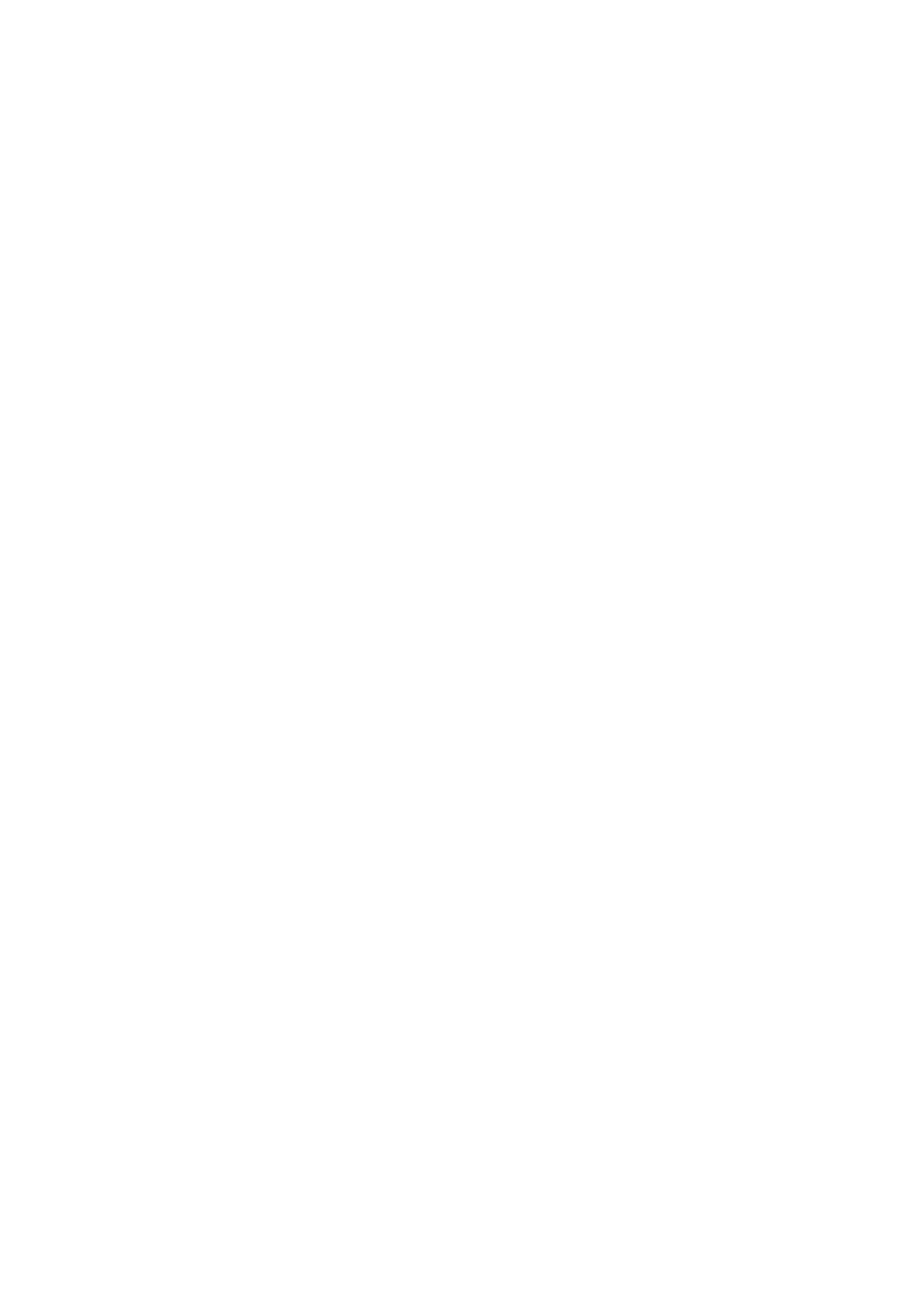# **1. Caroline Gregory, I've been a little unwell (2017). Performance and gallery piece.**

This semi improvisational performance piece has two parts. Part one during the opening, part two during the closing events. A version of the performance filmed and shown on a pocket size Canon digital camera stands on a small shelf on the gallery wall throughout the duration of the show.

#### Part one:

'Within the Ada Salter gardens a costumed female positions herself under the trees. Safely contained within her skirt, she re enacts the process of her own transformation. Under the trees her skirt becomes a human size cocoon. A container for stages of deconstruction and eventual renewal.'

#### Part two:

The second part of the performance sees the figure sewing the leaves the visitors have brought her onto her skirt. The skirt is now recognisable as a tree or bush. Following part one in the AS garden there is scope for walking back to the gallery in the (bush) skirt , possibly with a reading out of the stories attached to the leaves... and this idea is in development.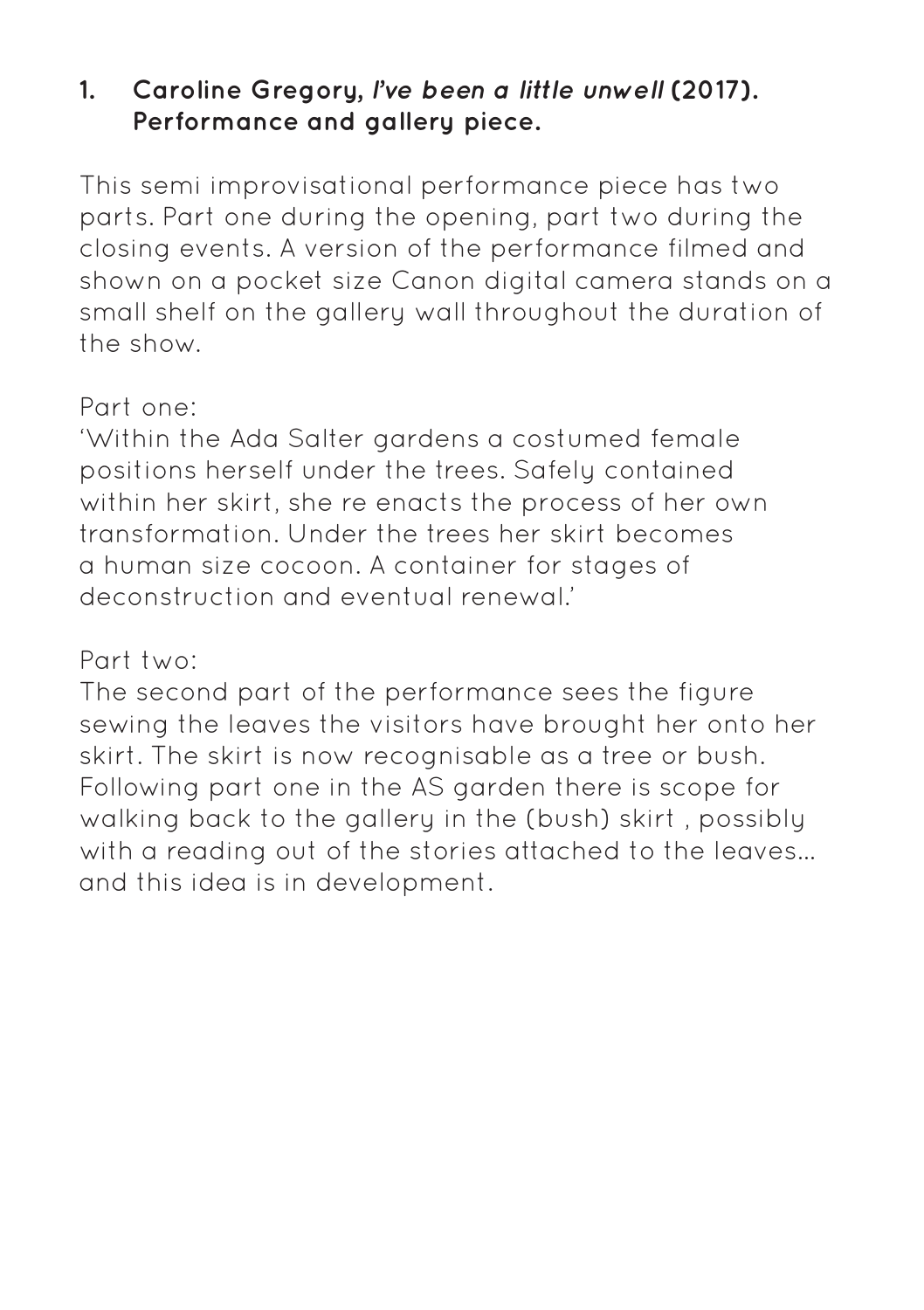## **2. Michele Fuirer, <Time/Shift> (1995/2019). Moving image 35mm colour transparencies.**

<Time/Shift>meshes analogue and digital media from 1995 and 2018/19. The original 35mm slide images from my solo show here in the gallery in 1995 are layered with digital images of my recent work in printmaking.

The work is a palimpsest (one text overlaying and overwriting another) representing the site of the former Café Gallery and reworking former technology. There is an interplay between looking back, whilst moving forward and the work is part archive, part revision and part memorial – a work of remembering.

My association with the medium of slide (and tape slide practices) is rooted in feminist art practice from the early 1980s through to the late 90s. I am carried back and forth in the cucle of images, remembering and acknowledging the women artists who were around me in that period. Some have gone and are missed, some are fully present in the light of the now.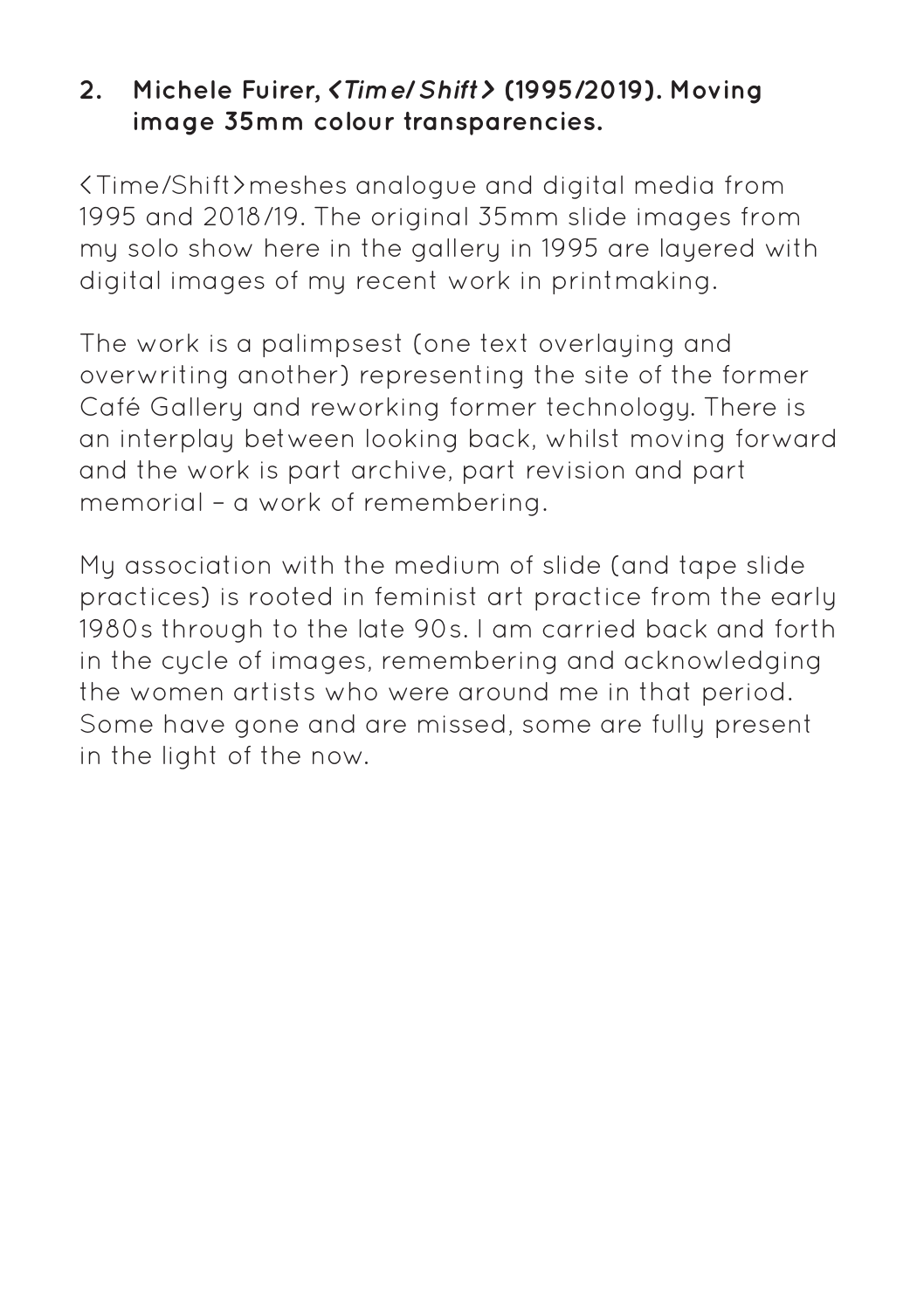# **3. Natalie Webb, Emerge 2 (2019). Acrylic paint and metallic with oil pastel on paper**

I am a multi-skilled and ambidextrous artist

My art is based on interaction with the environment, observation of human activity and spontaneity, and is produced on a variety of different media.

Every living thing is unique and moves through life at its own pace. I strive to capture these relationships and feeling of movement in my artwork.

I strive to capture the essence of my subjects, with economy of line. The image is revealed by the way a viewer's brain perceives what is there and not there and fills in the gaps.

# **4. Charlie Fox, BAG O' BONES (2019). Found object repainted.**

As a member of the Bermondsey Artists' Group for over 20 years I cherish this space as a place/idea that has always invited art to be in the world. It is never just a place that idly celebrates the artist's frail ego but explores art and the pursuit of beauty for all.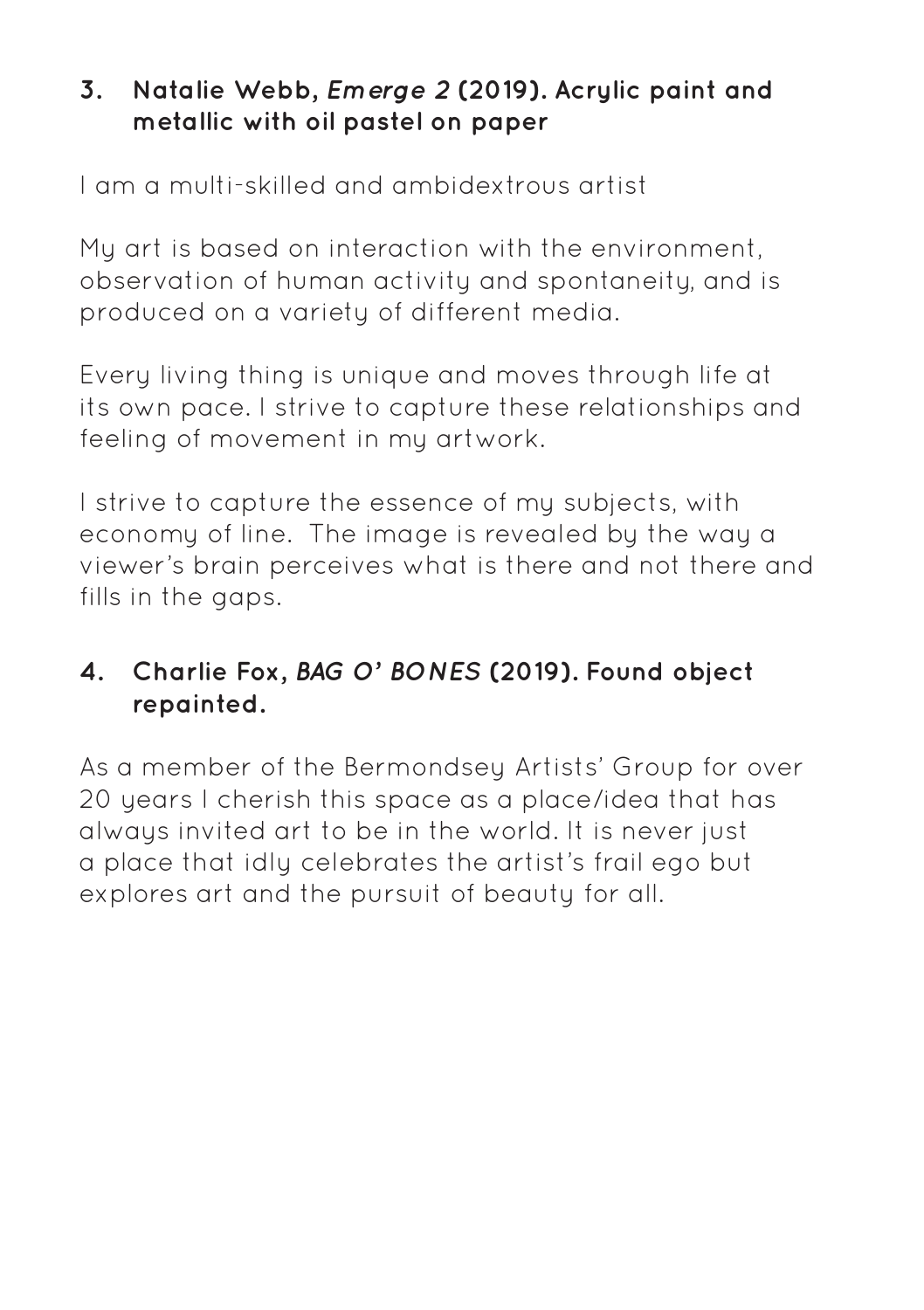#### **5. Louise Sheridan, Extreme Weather Series, Deluge, Flood Through Mountain (2019). Mixed media on Nepalese paper.**

Once upon a time she saw a derelict cafe in the park and thought, how can it become a gallery? Who are these artists, they must be mad. But then a miracle happened (with hard work) and it became a gallery and she joined the Bermondsey Artists' Group then and there and lived happily ever after.

Then & There: Painting on mountain paper, imagined lands and memories of journeys.

Now: Still painting, but darker; art and nature the only way forward.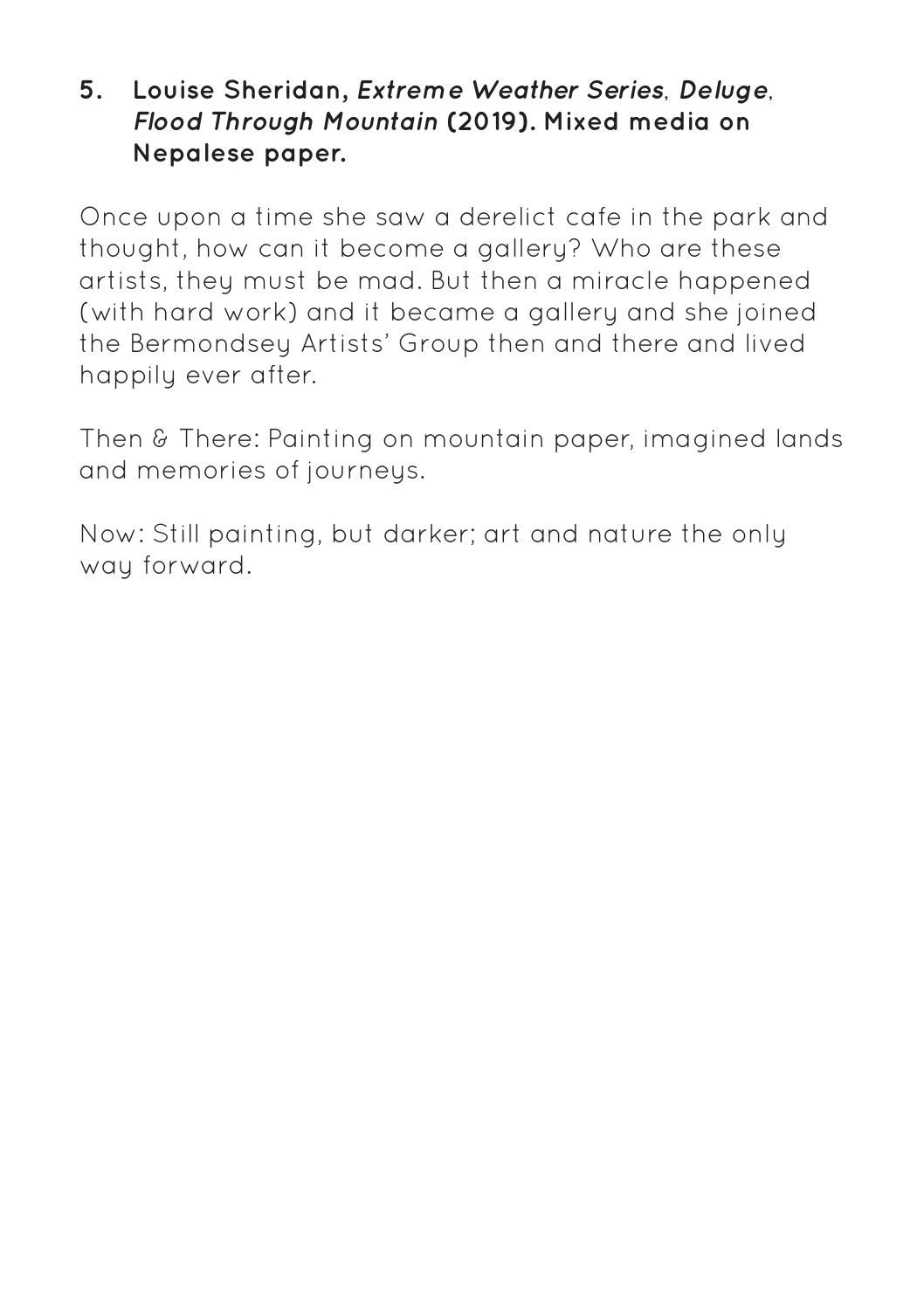## **6. Karin Wach, In the Eye of the Beholder (2003). One 7in x 5in photo my (medium) multiplied to create an image which is mounted on board and framed under glass.**

Kings' Stairs Garden was beautifully landscaped with a retaining wall of sawn-off tree trunks running alongside Fulford Street. This street leads directly to the river. Time passed and by and by some of the tree trunks were vandalized: fire was set to them – hence the dark charcoal-black look. Here are the urban opposites: creativity to enhance the urban environment and actions to deface and destroy and yet through the later daubing of luminous blue paint creating, by default, something oddly beautiful. I have tried to capture this process as well as referencing the Thames foreshore at Bermondsey.

The image is underlaid with conservation paper and mounted on Daler Board, framed under glass. Later I would use MDF board which could be cut to any the size and sprayed with layers of car paint, specially mixed for me by Stockwell Motors.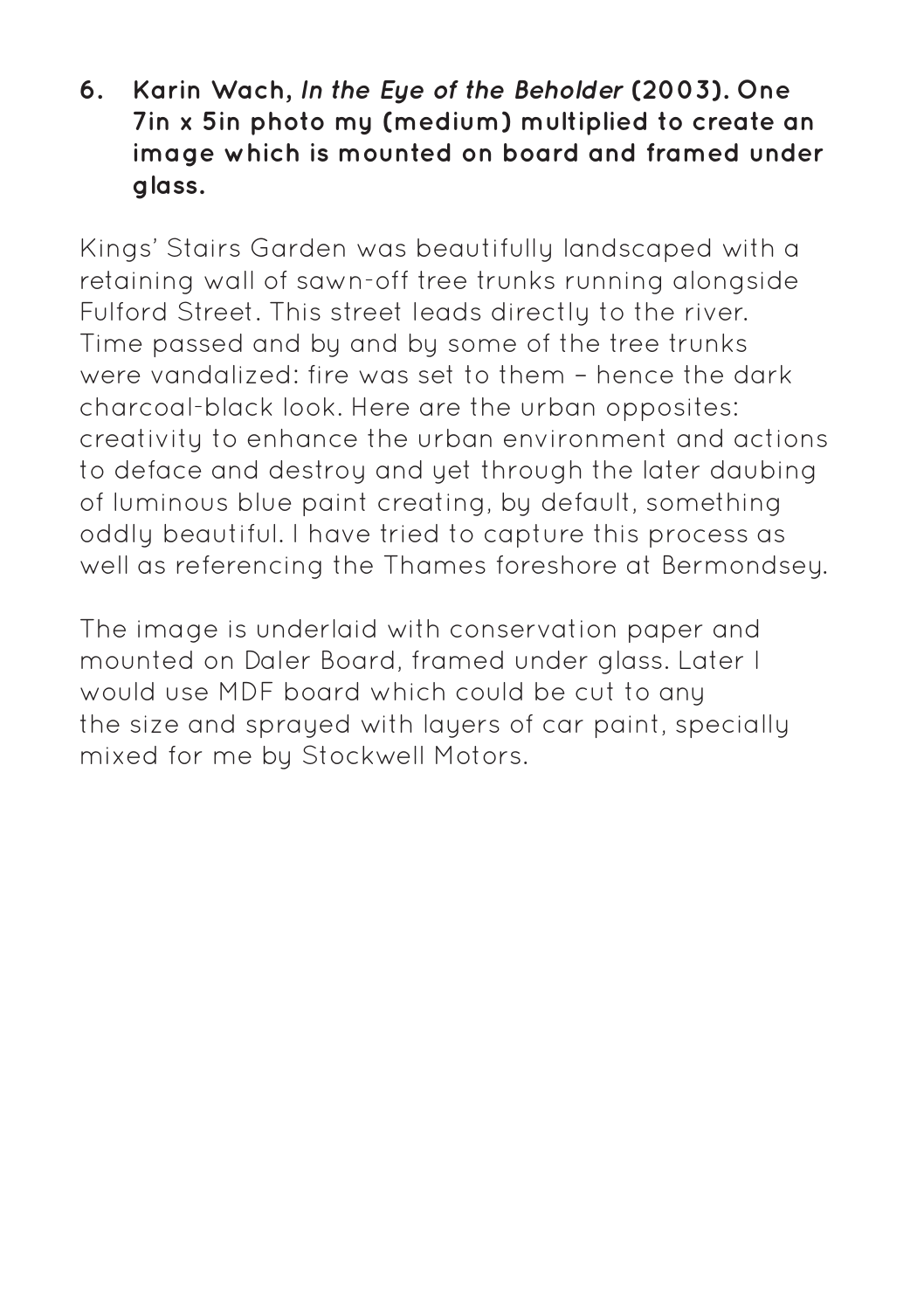# **7. Cecilia Bentley Bortoluzzi, Ny Tid. Painting**

Painting is a record of time itself. Marks on canvas are frozen actions and reactions of our mental state in that precise moment. It is like a picture taken of our inner thoughts and feelings. Life and art goes hand in hand. Ny Tid means new time. When there is a mental shift internally brought on by events in actual life we refocus our direction and new thought processes follow naturally. It's like two blocks of ice stuck together get unstuck and start to move in separate directions, it marks the beginning of change.

The opportunity to join the Bermondsey Artists' Group came at a time when I was painting quite intensely and the inclusion has not only given me a sense of belonging but it has also challenged me as an artist to take on new subject matter also to show my work. For me this is something which is still running on.

# **8. Caroline Areskog Jones, Conductor (2019). Archival print (unique).**

Conductor' is one in a series of haunted images, as inspired by Avery Gordon's text 'Ghostly Matters'. Existing in the porous visual space of digital ecologies, between past and future, searching and reaching out for signals from the nonhuman to guide us forward in an uncertain time.

The remains of histories, the residue of time, sometimes unresolved, may hover waiting to be reclaimed, reinvented and reinterpreted.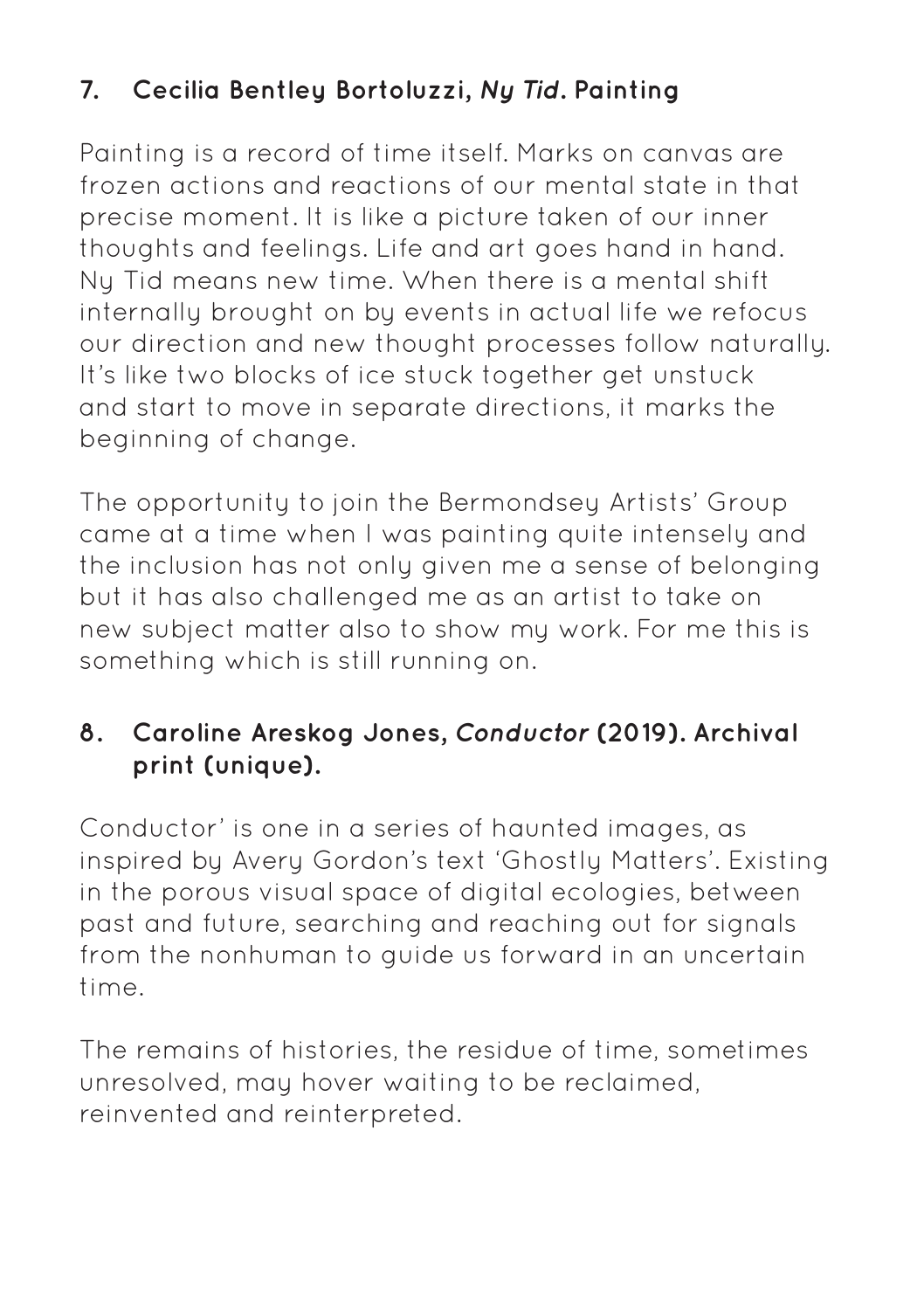## **9. Jane Colling, RESOLVED - we have the stars (2019). Screen print on paper in wooden frame.**

'RESOLVED' revisits a drawing 'WINDOW' included in AN ARBITRARY ALPHABET, 26 drawings shown at the Café Gallery in 1984. The print was made this summer from the drawing with additional layers inspired by 'Now Voyager', a feral cat who came to stay and the stars above Greenwich, August 2019. The original drawing was heavy and rather bleak, I was in a dark place and the window view was completely blank! I never felt it was finished although I made a more colourful print of it back then too before taking off on another alphabetical journey…

AN ARBITRARY ALPHABET – incompletely remembered! AJAR BOSSY BOOTS C? DAFFODILS ENIGMATIC ENTITY FROCK FLOATING G? HOT HOUSE INSTRUMENTAL? J? K? L? MACKINTOSH NORMAL NICETIES OUTLANDISH OUTCASTS PREHISTORIC PULVERISER QUITE QUIET RAINBOW ROOM SCOTTISH STONES TRAPRAIN UNEARTHING VENETIAN VEIL WINDOW XEROPHYTES YIRD ZYMURGY \*\*\*\*\*\*\*\*

ALTAIR BETELGEUSE CASTOR DENEB ELECTRA FANG GARNET HELVETIOS IZAR JABBAH KOCHAB LIBERTAS MAIA NEMBUS OGMA POLLUX REGULUS SIRIUS TIANYI UKDAH VEGA WASAT XUANGE YILDUN ZAURAK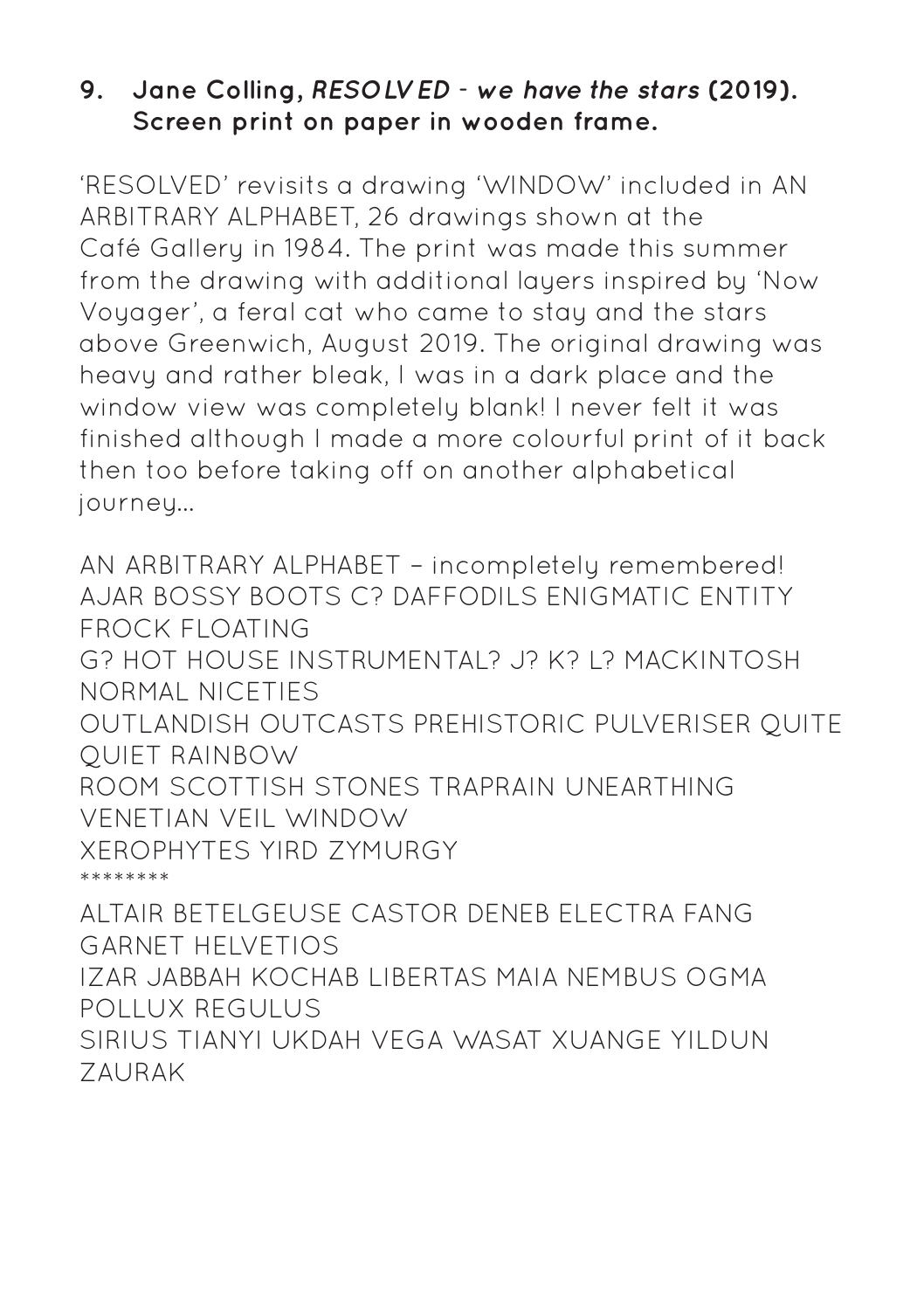# **10. Vivien Harland, Rear Window Kingsland Road (2009/2019).**

I moved to London from Glasgow because an old friend Jane had told me quite sternly about a very cheap flat going on Kingsland Road and if I was serious about ever moving I should take it. I heard her and booked a megabus down for the next day. Following a nine hour journey I arrived in London and went with her to view the flat. Fortunately they took me in and weeks later I moved in with all the possessions I could carry. Jane worked at Southwark Park Galleries (CGP then) and I would visit her there and when she got a residency in Rotterdam, she suggested handing in my CV. I started working as an invigilator and never left…. As I hardly had anything with me I wasn't making much work at the time so this is one of the only "works" made that year but it represents a very significant time and place in my life which led me here.

# **11. Lisa Chang Lee, Window Concerto (2019). Somerset Waterford Paper 638gsm; 6 colours Printed in Sweden**

## **12. Kay Walsh, Blue Hills (2015). Video, 12 min on loop.**

Kay Walsh maps both the external landscape of the Scottish Highlands and an internal journey in search of a secret. The film slowly unfolds as we move through the landscape offering glimpses of narratives and possible meanings. Blue Hills explores the creation of a secret hide-away that is legendary in the Cairngorms and has remained hidden for over 60 years.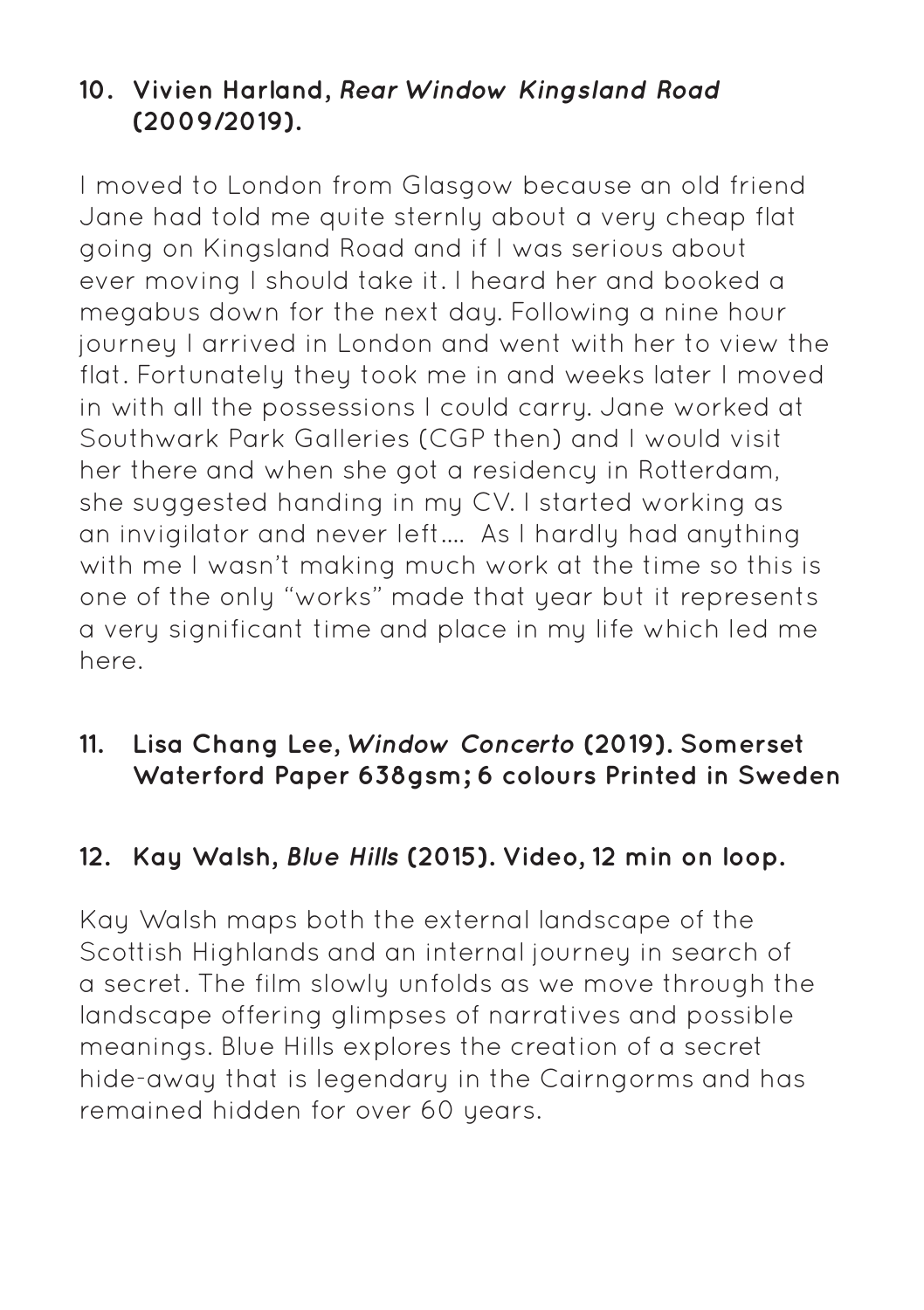## **13. Jane Deakin, A Wandering Minstrel I (2007). Oil on canvas.**

This painting was exhibited In the very first BAG show at the cafe gallery called the Masks Show 35 years ago. After that I turned it horizontal and repainted it. It has been repainted, resold , returned , re framed and now renamed. It used to be called ' Follow the Yellow Brick Road' I like to name my pictures after songs. It keeps rebounding back to me but hopefully this time it will find a permanent new home

# **14. Tony Fleming, Scotch Mist (1985 - 88). Oil Paint.**

I am no clearer today as to what this piece means than I was when it was made some 35 + years ago. You might say the fog has thickened somewhat.

## **15. Raymond O'Daly, Red Fountain (2019). Wallpaper piece.**

I created a 3D model of Duchamps Fountain (Urinal) and the took a section from it's binary code to create this pattern. The theme of my work is thought and transformation. How we take in information, understand it and make decisions.

## **16. Dale Inglis, Death by Water (2019).**

Death by Water represents a dark vision of the River Thames, exploring its association with death and drowning, both metaphorically and literally. The title alludes to T.S. Eliot's The Wasteland and in particular to the account of the death of Phlebas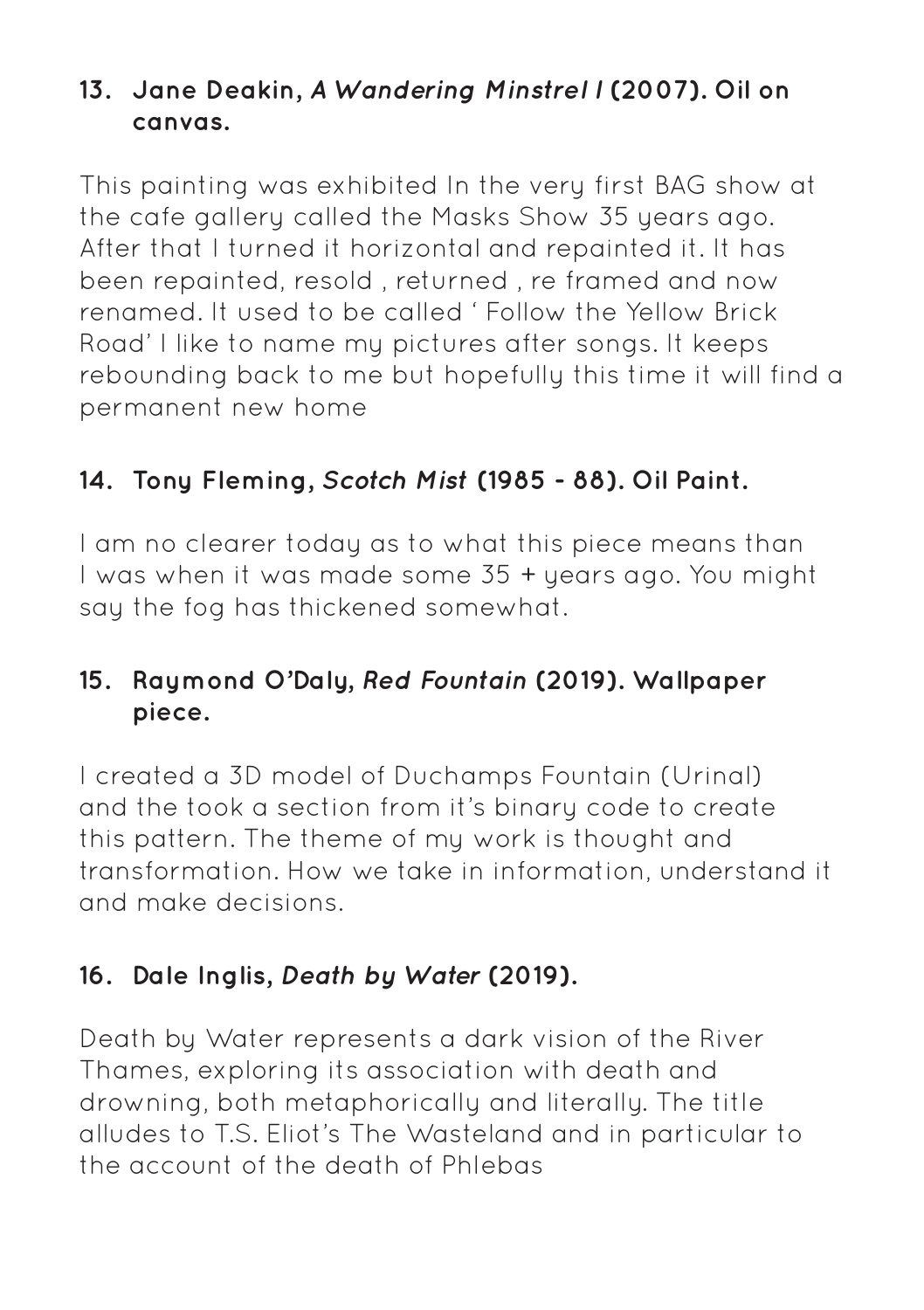# **17. Holly Birtles, Pretzel Dance (2019). Photograph, Digital C-Type print.**

Holly Birtles combines photography with collage, painting and sculpture to create expressionist and abstract images. Birtles begins her process by producing objects using clay and inflatables which she carefully covers in coats of paint, fine line drawings and graffiti. The items are then staged in still-life shoots or feature as props in recorded performances. Utilising both digital and analogue methods, she subjects the resulting photographs to a series of interventions including, gestural mark marking, obscurement of details, defacement of the print and collaging. The series 'Pretzel Dance' depicts performances that involve operatic and spoken word responses to themed poems, whilst simultaneously wearing inflated and hand drawn props as fashion accessories or clothing. The poems reflect on Freud and Breuer's psychoanalytic approach to hysterical remedies, drawing emphasis to the 'comfort' of Freud's chaise lounge.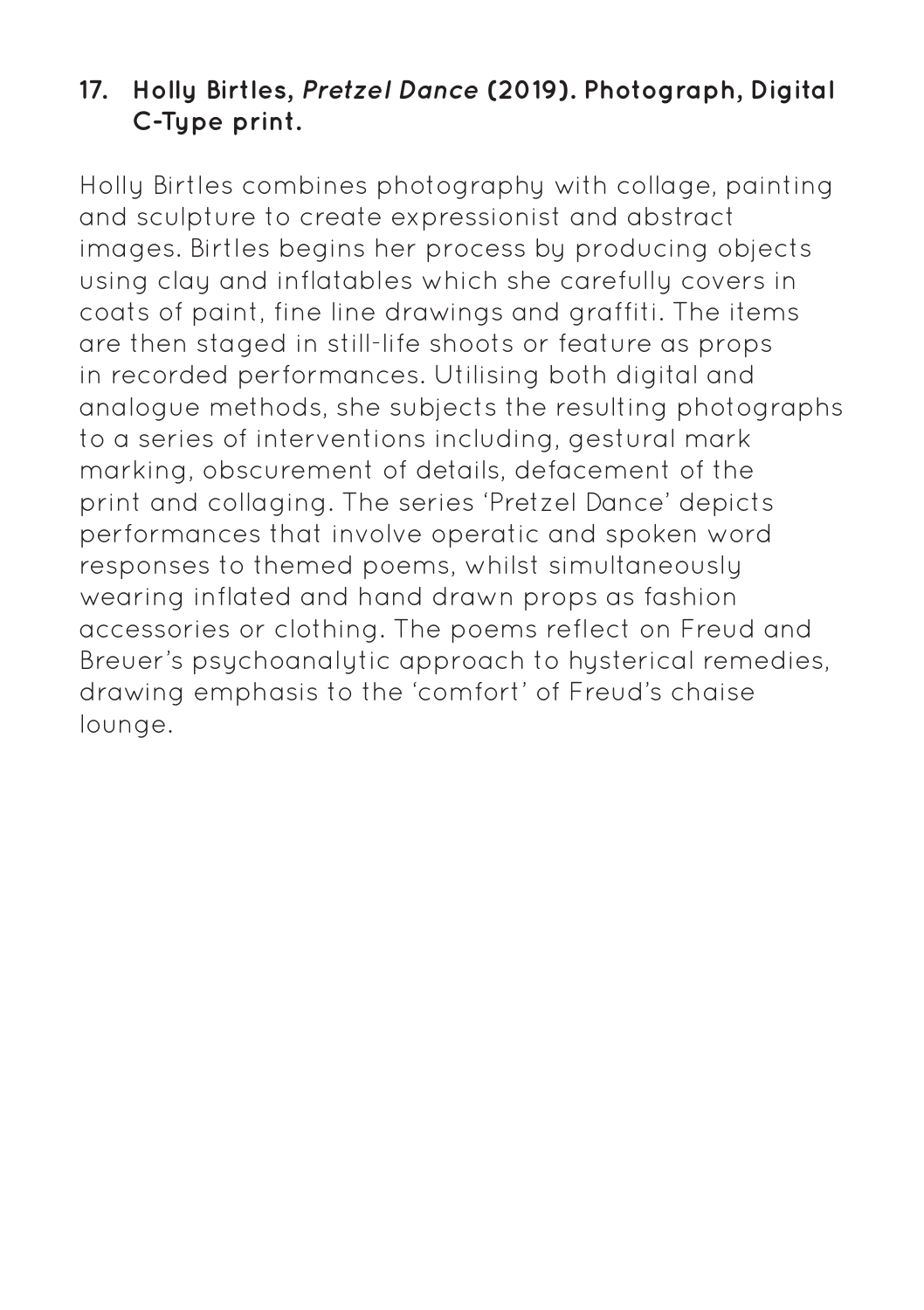# **18. Sarah Taylor, Gimme 2009 (year of doing BAG) + 2019. (2009/2019). Oil on canvas /Oil on paper on ply.**

The aim of my work is to investigate how my practice as a painter is situated within codes of class and gender as they relate to questions of aesthetics in painting. My work goes under the title of Aspirational Beauty. AB is, I argue, a creative resistance to conforming to socially inscribed ideals of respectability. My painting's consider Aspirational Beauty as an aesthetic resistance to class shame and a reaction to ascribed and legitimate routes of attaining cultural capital, personified by painting, the most aristocratic of art forms.

# **19. Laura Dee Milnes, I'm Every Woman (2011/2020). Video-sculpture, mixed media, 00:02:30.**

# **20. Frances Coleman, Revuelta (2019).**

'Why Cause to be ….

Is a 20 min VHS film produced in 1999 , originally shot in 16mm Eastman colour in Mexico 1980-82 financed by The Arts Council (England), re-edited with additional content 1999, original footage captured whilst a research scholar of the National Autonomous University Mexico-UNAM. Working from a first floor studio at The Academy of San Carlos (founded 1781) northeast of the main Zocalo, Mexico DF, enabled me to be granted permits, gaining access to sacred sites and cultural events in the surrounding regions.

The VHS video "Why Cause to be …was shown at The Cafe Gallery, Bag Group Exhibition 1999., Revuelta is a still from the film which depicts a group of Devils that accompany the re-enactment of the The Crucifixion during Holy Week, Easter.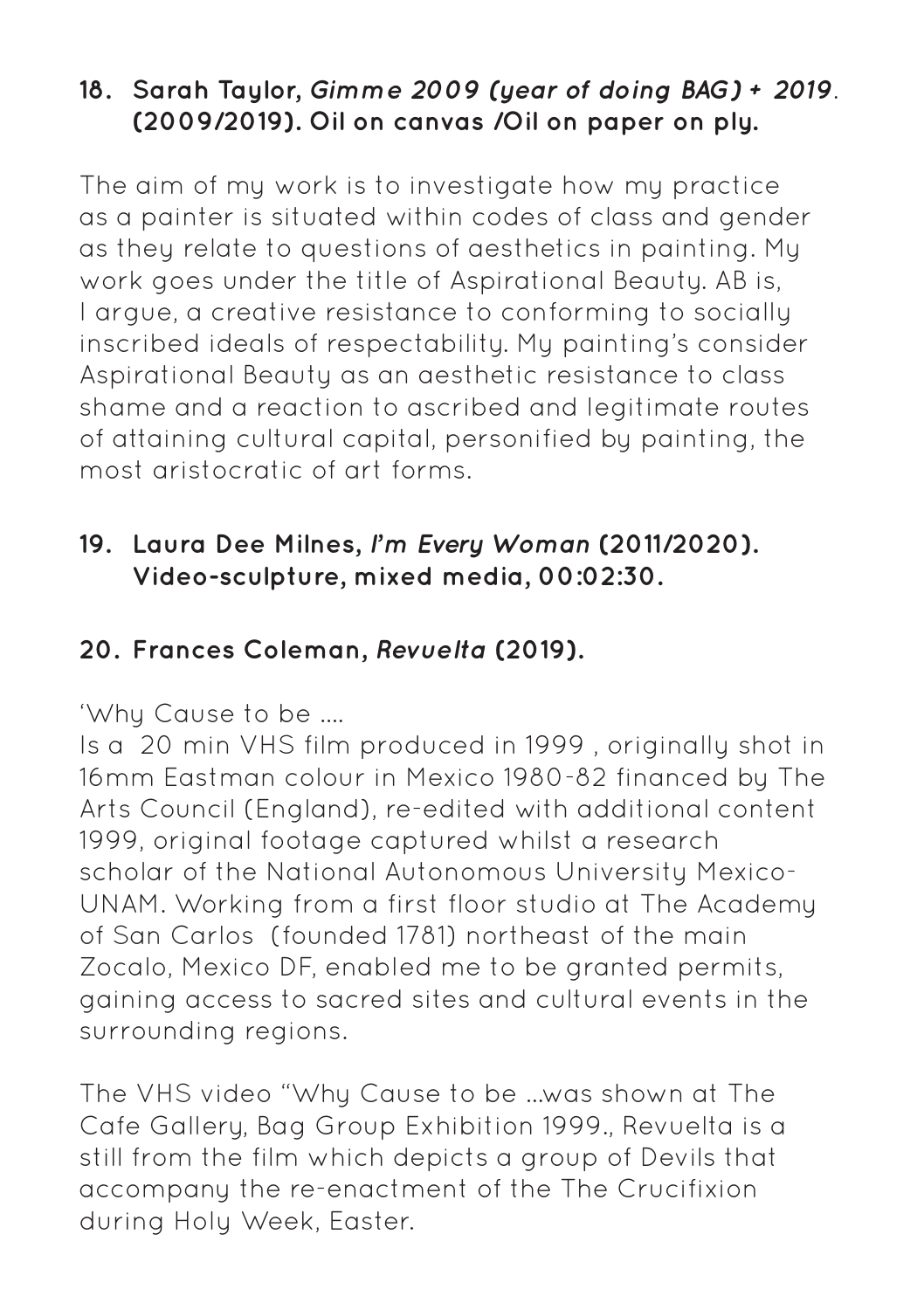## **21. Angela Eames, Instance #1 (1988/2019). Recycled graphite/archivally printed stretched canvas.**

When I work within virtual space my experience is that I am entering a parallel spatial environment to that of the traditional drawing studio. My response to objects and space is equivalent but different. Gravity is missing!

INSTANCE #1, an independent work from a current series, is an amalgam of past and present. In a solo show at the Café Gallery in 1993, I presented "With No Opinion", wherein both manual (hand drawn) and electronic (digital) breakdowns of visually recorded mark were interpreted as a sequence of ten memory drawings. Current work returns to drawings made around that time and recycles those previously drawn graphite marks. Graphite mark is scanned, assembled and mapped within three dimensional computing space - onto a new sheet of paper but this time bent in space! The hand drawn mark returns once again to the physical world, distorted and distended, though distinctly human in origin.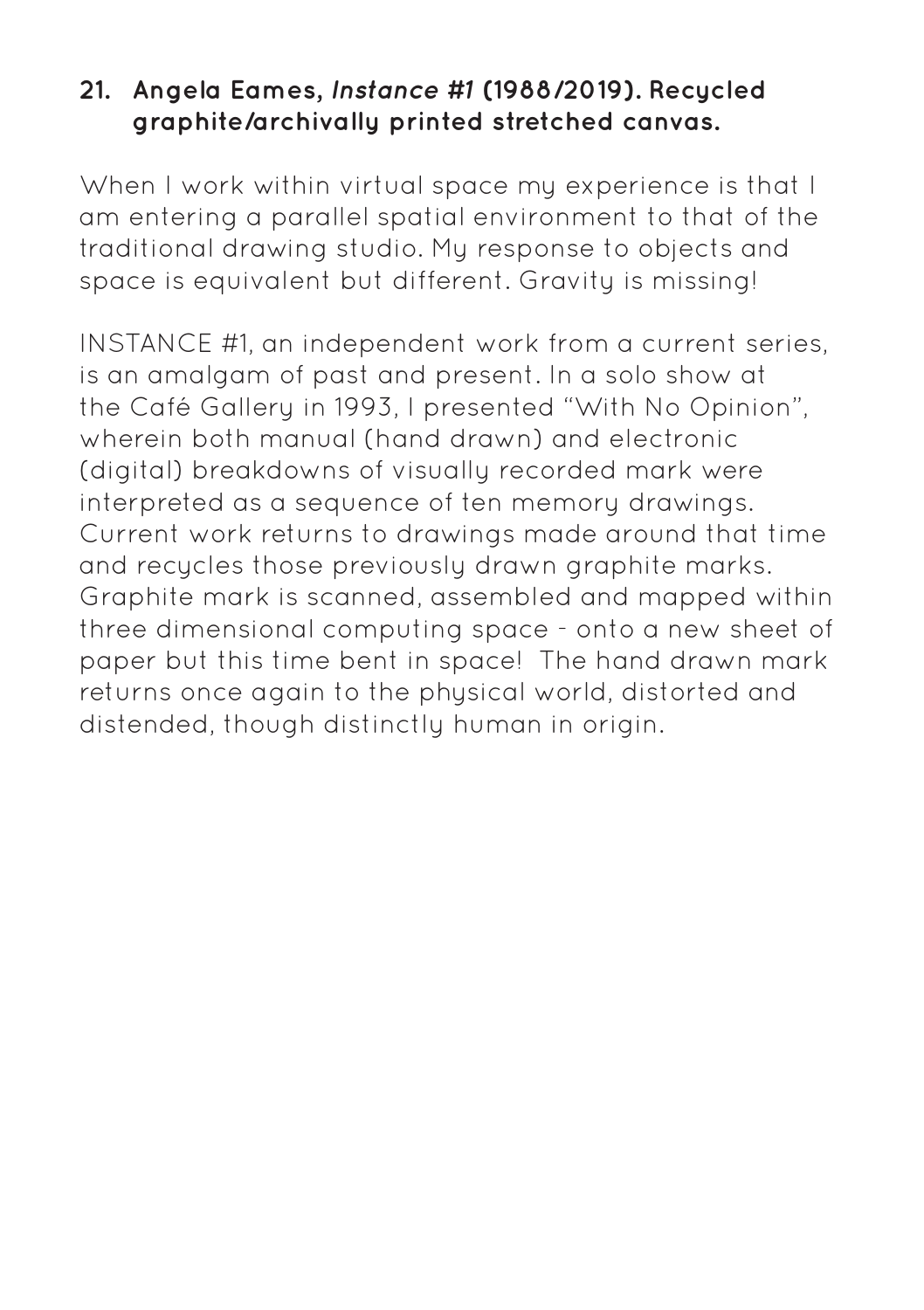# **22. Stephen Dunn, City Street. Acrylic on canvas.**

City street, it's active, alive, busy, bright, loud, electric what else could be said, probably lots but if it's needed then the painting's not doing what it's intended to do. Talking art is best on the radio if the option of standing in front of it is there, then you don't need the radio. It was painted in a cold studio in Bombay Wharf on the banks of the Thames.

## **23. Yifei Gong, Squeezed (2019). HD video with sound, 00:13:08.**

The film Squeezed is an investigation into the concept of work though its relation to time, space and artistic labour. In this conversational work, artists are invited to reflect on their practice from past to present, rethinking the performativity of the artist's identity and reimagine possibilities. Where to work? When at work? How is work? In the film, working space has been represented alongside leisure space; working time has been squeezed but also expanded into other domains; multiple identities have been adopted and performed; boundaries have become unidentifiable. It is a work that wanders about the conjunctions of making, reflecting, acting, producing, participation and resistance.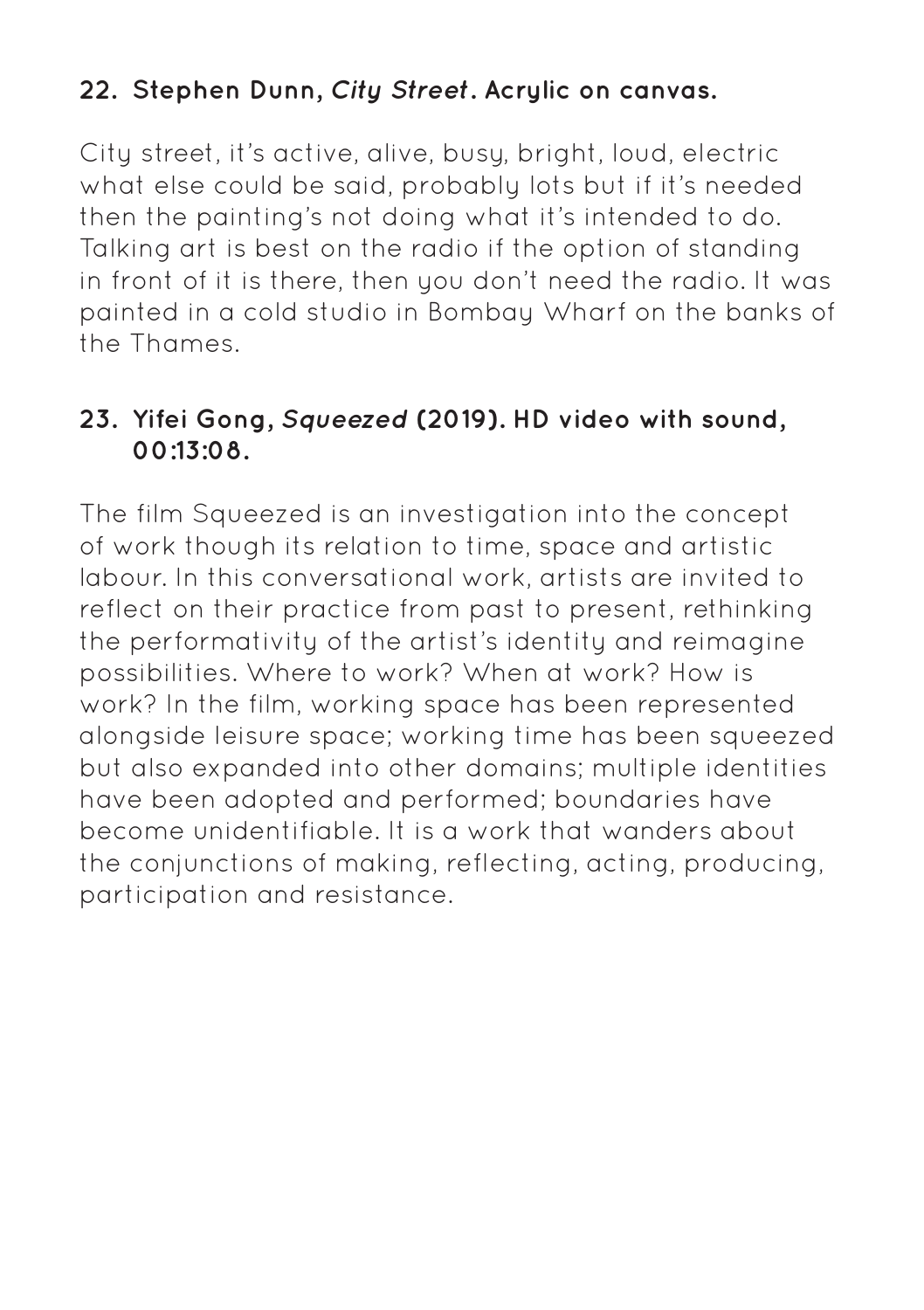# **24. Graham Evans, Statues to Patriarchy: Return of the REpressed (2019). Photograph.**

Recently many statues have been tumbling or at least challenged by new takes on history and the deservedness of the representations of figures depicted.

There is a sense of a grand reveal and a coy cover up in traditional statues, all in good taste, or are they? Any tour of public space will reveal a return of the repressed, simple substitutions rise priapically with the figures depicted, and they are almost always male representations.

Revisiting the classical statues that enshrine our mythologies and histories reveals priapic returns of that repression sometimes in monstrous and exaggerated form.

Here we see a sample of the return of the repressed in statues to patriarchy, tributes perhaps to a sexuality awaiting expression. My thesaurus doesn't have an entry for thinking sexually…

# **25. Ron Henocq, 35 : 70 (2019). Lino cuts.**

The Bermondsey Artists' Group was founded in 1983 with an inaugural exhibition at the Chapter House of Southwark cathedral in Tooley street. We moved into the derelict cafe in Southwark park in 1984.

35 years later this beautiful gallery hosts an exhibition of over 50 BAG members including many who exhibited in the Chapter House.

The emoji in my installation range from 1984 to 2019.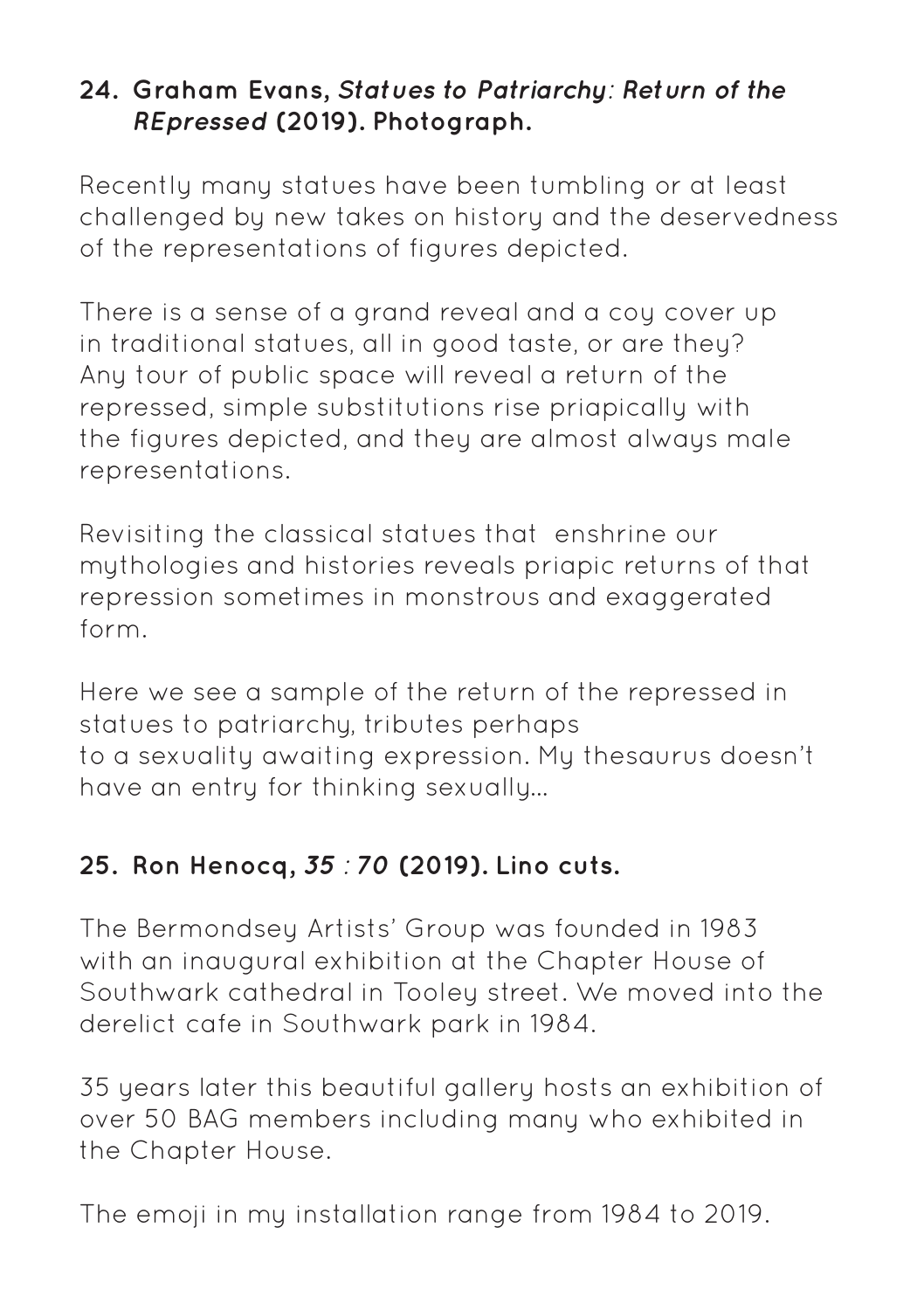## **26. Lewis Paul, Dirty Bottom (2015 -2016). Video/digital film, 00:04:45.**

Dirty Bottom explores the hidden world of the underside of a Series 3 Landrover in the city of London. The film is filthy. It is. The filthy underside however has its appeal. Both dirty and shiny it is a place of contradiction. Everyone expects a man in overalls to be greasy don't they? especially when stopping to 'fix' a problem along the way. The thing is, the problem is not what it seems. The film takes beauty-mirrors and the world of the clean, down-under, so to speak, in order to rethink the beauty in the abject. Exploring concepts of embodied space, queer space and gender expectation, Dirty Bottom is part formal, part playful and part performative. Things are not quite what they seem.

# **27. Martin Pover, Hinterhof #1 (1994/2019). B/W analogue photograph.**

This photograph was part of a project undertaken in Berlin as a BAG members collaboration with artists from the former East Berlin we called Kunstbrücke - art-bridge. It was made 2 years after I joined the Bermondsey Artists' Group and was exhibited (with others) alongside the work of 3 other BAG members at Galeri am Wasserturm in Prenzlauerberg, Berlin August 1994. The work still resonates and has been fruitful - leading subsequently to at least 3 projects that are concerned with the vernacular in architecture and I was reminded of the work just this August when I once again explored the Hinterhöfe of Berlin.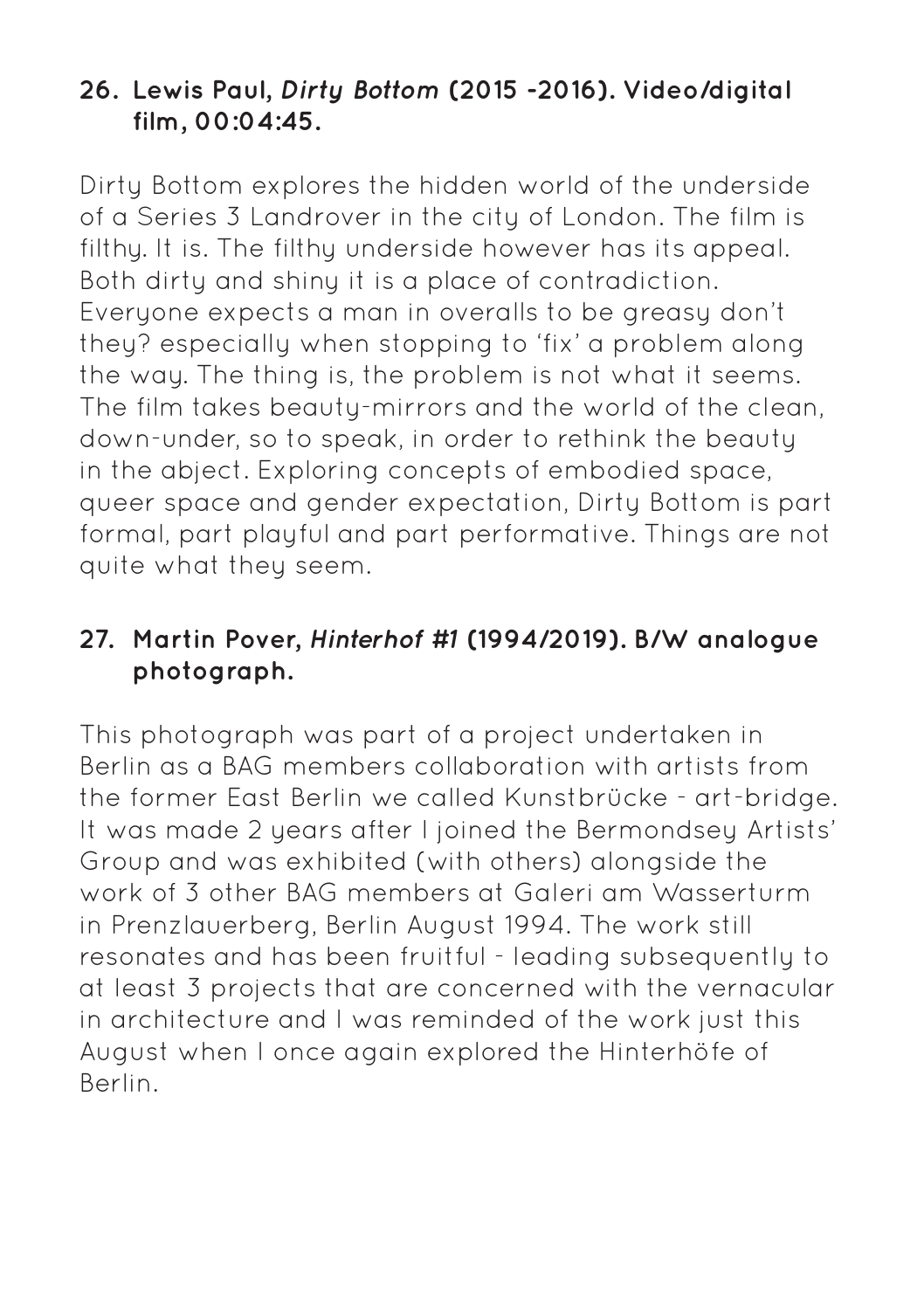## **28. Georgina Carless, Photopoetics: Mountain, Lake, Cloud (2019). Digital photographs.**

Thinking of the (re) cycle of water, from mountains to lake to cloud with climate (crisis) in mind.

## **29. DS Allen, Berlin Mitte (2007). Analogue Silver-Gelatine Photograph, hand-made archival print archival toned with Selenium and mounted on archival board.**

My early works reflected the work of US West-Coast photographers and were exhibited at the Plymouth Arts Centre by James Lingwood as part of a group exhibition. My work then evolved into self-choreographed images within the urban realm and were exhibited at mu 1988 solo exhibition at the former Cafe Gallery and continued to be what I contributed to many Bermondsey Artists' Group exhibitions.

The image in this exhibition is important for me because it represented the final shift in my work away from staged portraits and situations to a more graphical interpretation of the urban realm resulted in many solo and group exhibitions in Germany, the UK and the Czech Republic.

Therefore, this image reImagines my past works, reImagines my progress and, now very much, reFlects upon what I do now within the context of these important milestones in my joint journey with the Bermondsey Artists' Group.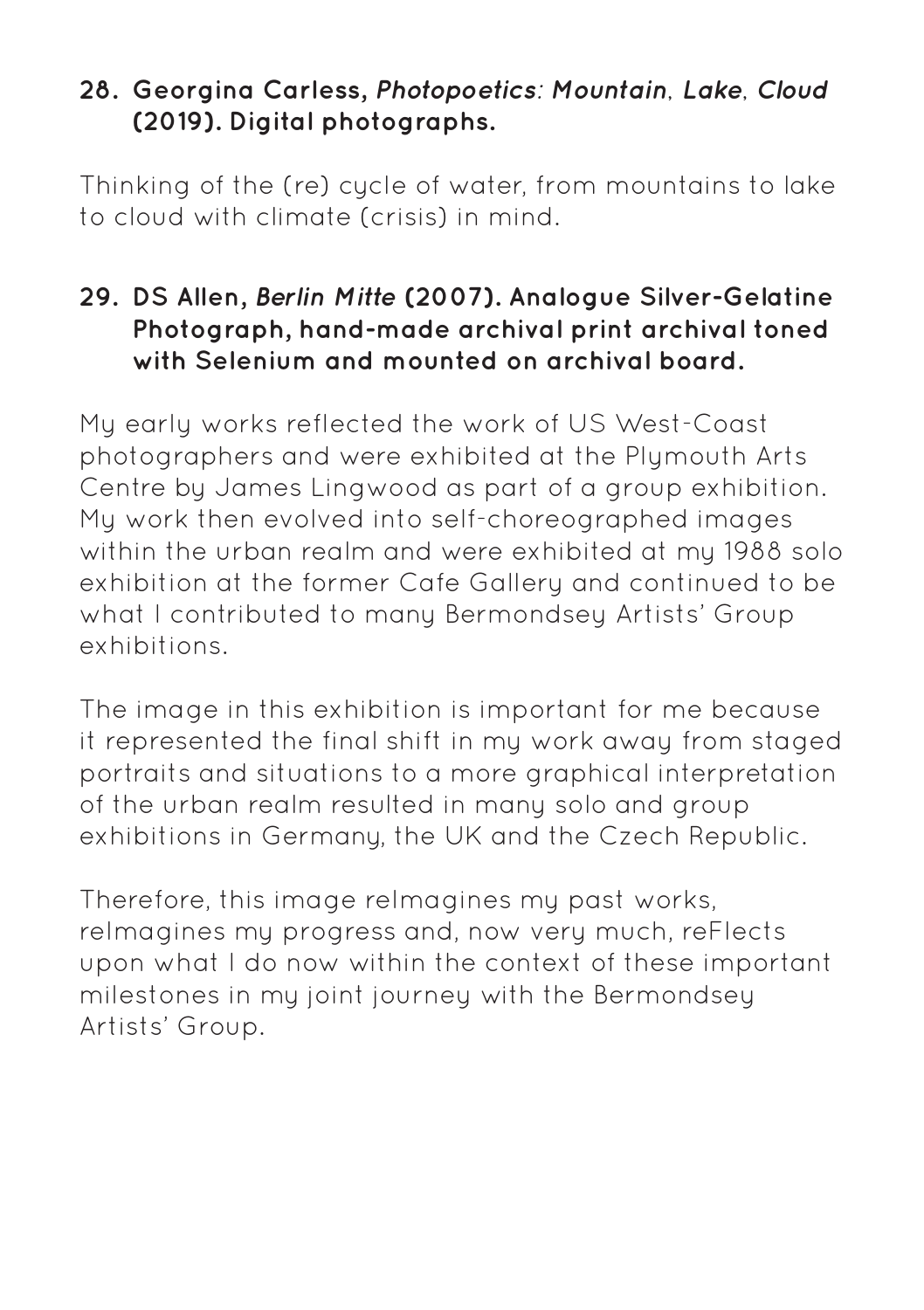# **30. Paul Tecklenberg, Hemispheres (2019). C-Type print.**

The 'black swan event' is a metaphor that describes something that is unimaginable that comes as a surprise, has a major effect, and is often rationalised after the fact with the benefit of hindsight. Imagine the shock and surprise the Dutch explorer, Willem de Vlamingh, felt when he stumbled across black swans in western Australia in 1697.

## **31. Elisa Alaluusua, I Remember (2019). Graphite on paper.**

I Remember is from my Memory drawings series. A big part of individual's identity is built on layers and layers of memories. We are who we are because of the life we have lived. I am fascinated about time and changes related to it. I often stare muself in the eye on the reflection on the bathroom mirror before a trip – a week or two later I find myself on the same spot feeling that nothing has changed. The only difference seems to be the memories gathered. My practice explores how to find a visual form for those memories that are ever-changing and slowly evolving. For a number of years I have investigated dementia through drawing. Looking back and (re) considering artworks made over the years remind us of who we are and where we came from.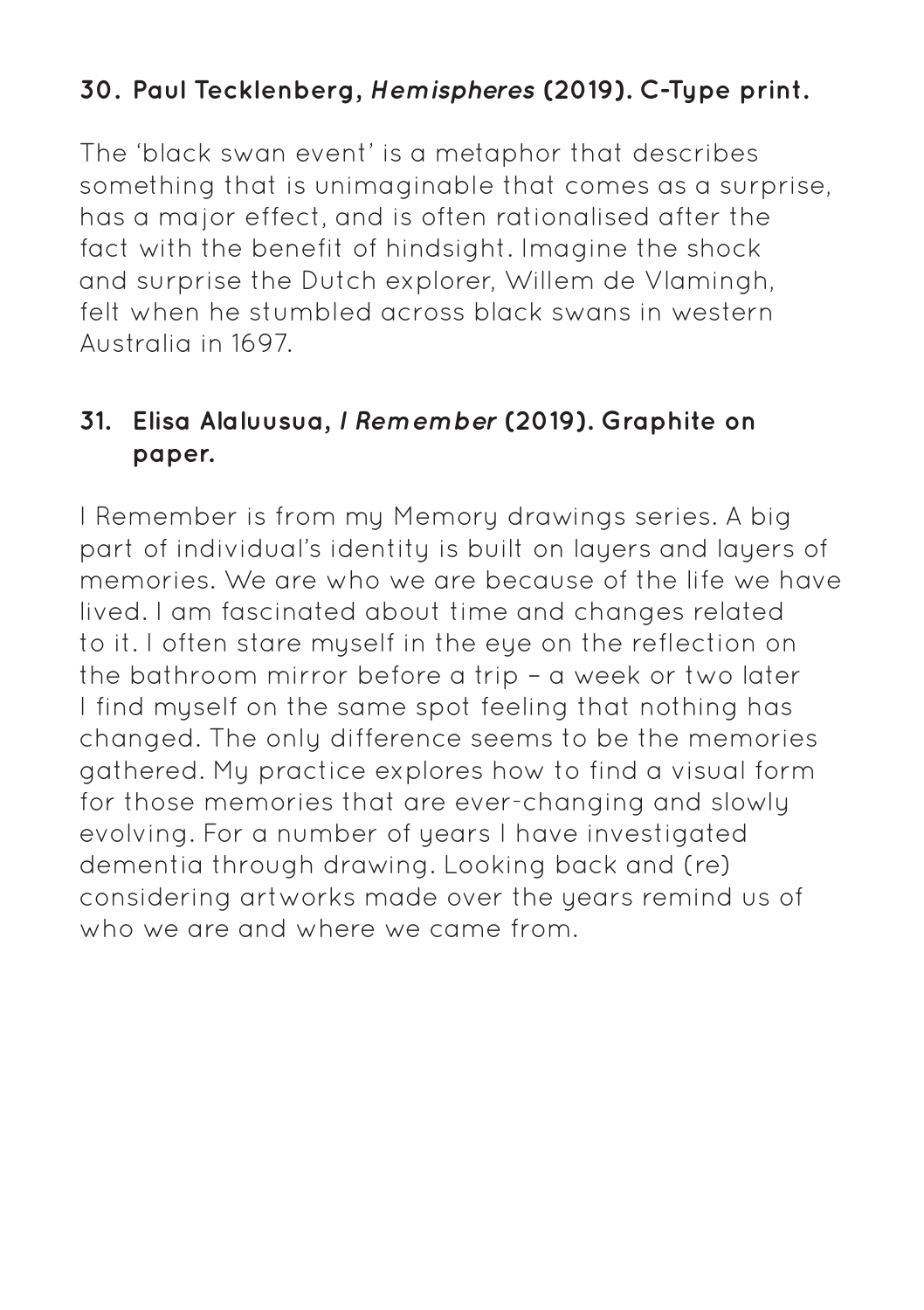## **32. Edward Chell, Hemlock Conium Maculatum (2011). Transfer and reflective vinyl on aluminium.**

Chell's work interrogates ideas around taste, consumption and display and their relationship to ecology and the environment with a particular interest in the eighteenth and nineteenth centuries and the interplay between discovery, natural sciences and the decorative arts. His projects focus on contested sites, geographic or cultural, that provide the backdrop for constantly evolving collisions of interest from museum collections to leisure, environmental habitat change to global commodities and their histories.

# **33. Beth Elliot, Whispers (2002). Polaroid prints.**

Based on the concept of whispering a message to the next person in a chain like the child's game, the participant is shown an image for up to a minute and asked to make a response by taking the next image. The participant is asked to include a link to the last image in the one they make. Their image is then passed to the next person and so on. The game was inspired by the context of collaborative practice the artist experienced while working with the group of artists who developed Area 10 in Peckham. The game reflects the way in which people influence each other, their art practice and the way they see. I have always been concerned with how we support each other's practice and develop both individually as well as collectively. I continued this interest and became Chair of Bermondsey Artists' Group for 10 years, Trustee of London Arts in Health Forum for 6 years and have Directed Bethlem Gallery for 11 years.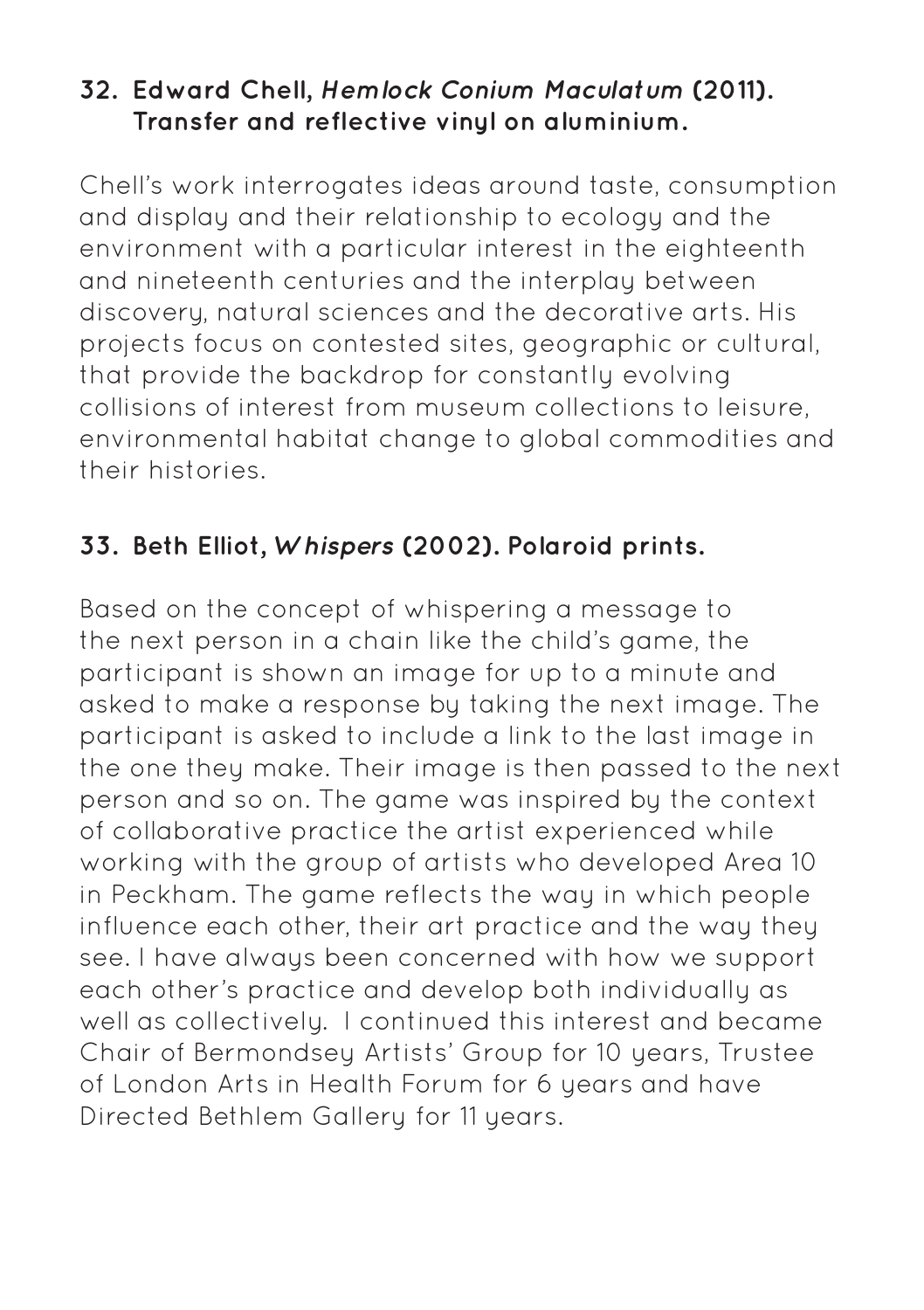## **34. Harald Smykla, Cicumnavigation (1998). Artist's bookwork.**

A found 1943 anthology of topographical poems on England and Wales ("LANDMARKS"), starting with London, then spiralling out and in to finish in the Midlands, is the basis of "Circumnavigation" (made in 1998, the year I joined BAG). Every leaf has a square cut into it that remains attached on one side, pervading the entire book in a precisely calculated sequence, with each square being folded into an origami paper boat. While these "sail" through the book, text is fragmented and rearranged, with each page opening windows to past and/ or future reading.

Working with existing print matter has always been part of my practice. Currently, I am preoccupied with "Bringing Down the Government with Flowers": By partially overpainting relevant press images, I reveal underlying floral scenes. In a durational performance, I would thus transform ("floralise") whole pages of a newspaper edition dominated by pictures of current Government representatives with some urgency.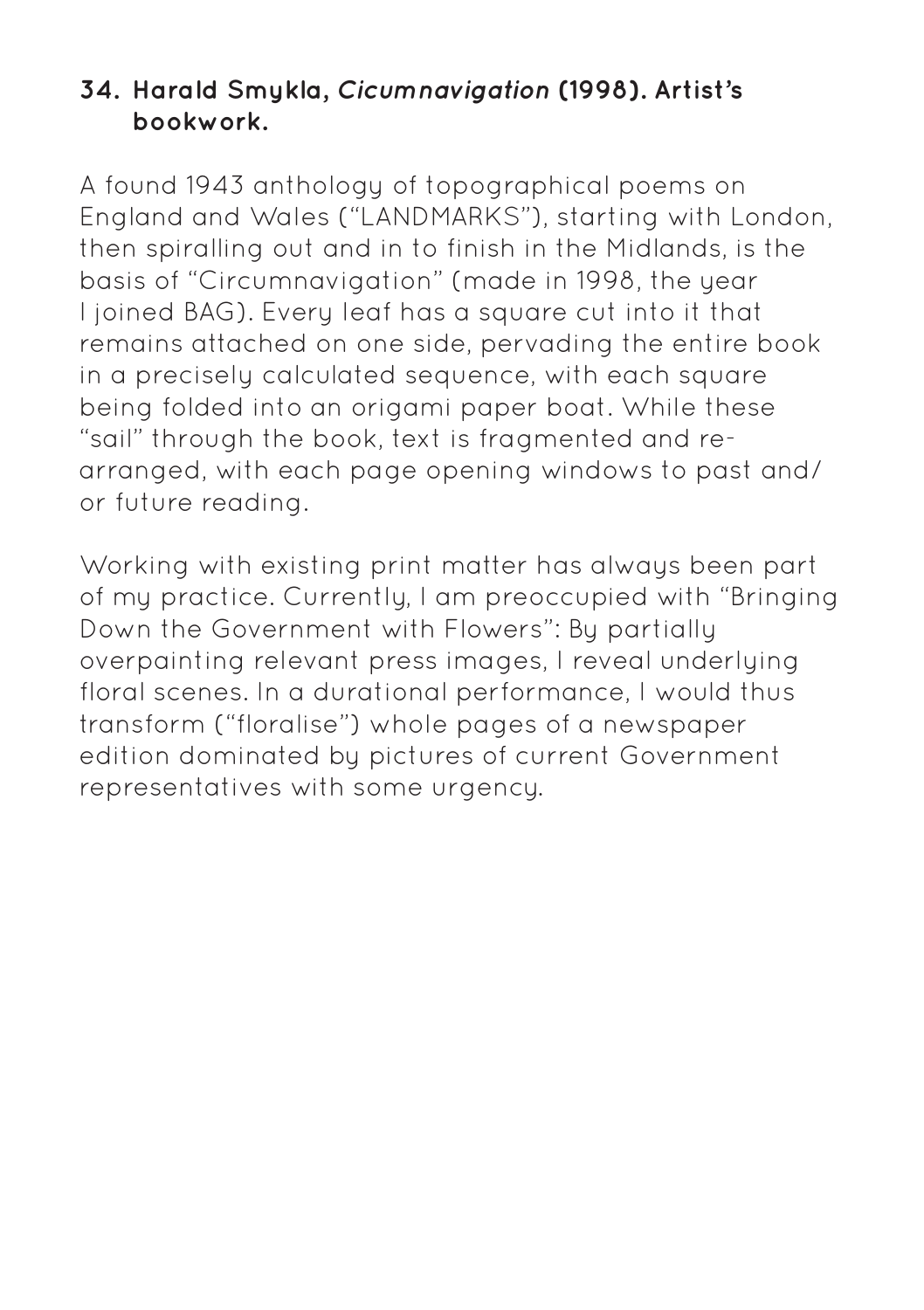## **35. Edward Chell, Plantation Hedgerow (1) (2017). Acrylic on Lacquer on Gesso on Pallet.**

The floor-based work in Re are built on the generic and universally used euro pallet, a ubiquitous sign of global trade. The wooden structure is now so widely used and abused that it has become invisible and almost totally worthless. In reaction to this, Chell has worked directly on the surface adorning this with floral insignia reflecting both blue and white porcelain with its associations of taste and display and plants (in this case both plantation saplings and hedgerow plants) that so often informed this aesthetic.

## **36. Jonathan Hood, Untitled decade (2009 - 2019). Audio cassettes.**

I have been working on this sculpture on and off for the past ten years. It has been shown in different shows in different formats and sizes. From its initial conception, exhibited in a law firm to being used as plinths for other works in open studios to most recently shortlisted and ultimately rejected by the royal academy when applying under a pseudonym.

It charts my trials and failures of the last decade. For this what I hope is the final incarnation I've delicately pulled it apart. By removing the inserts and cassettes and creating three parts of a new/old sculpture.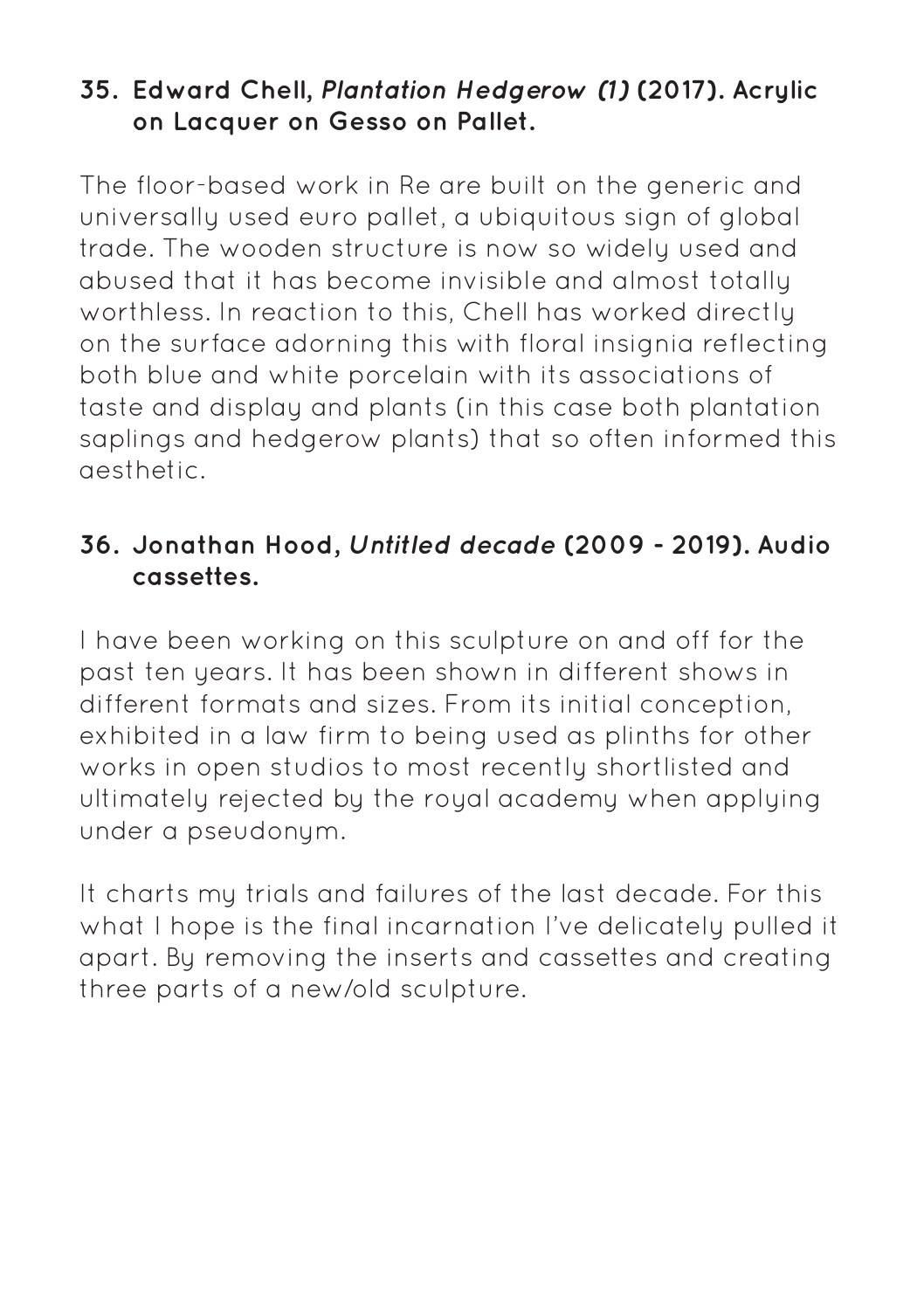## **37. Wee Chuan Lim, Sperm 7 (Yellow) Dirty Fellow (2015 - 2019). Brush and knife, acrylic on cotton canvas.**

"Born the same but different...how come?... who decides?"

The Sperm series explores the conundrum of status, race, culture, appearance, health, intelligence, emotions, mental state, nationality, freedom, trapped... is there a puppet maker? ... a story teller?... fate...coincidence...who sets the rules?

# **38. Yang-En Hume, Her Shroud (2019). Digital Print on Organza and Chiffon.**

Her Shroud creates a contemplative space to remember what has been forgotten. It quietly directs the viewer's attention to stories which have gone unnoticed. It features a silk handkerchief found at a French flea market, which has been put through multiple alterations: The handkerchief was used to create a UV photogram, which was then photographed and printed digitally onto layers of fabric. Throughout this process, the clarity of the original object disintegrated, its erasure an echo of the ways women's stories have been overlooked.

The image constantly shifts as the audience moves around the work. Her Shroud draws attention to, and values, domesticity, the feminine, and stillness. It reveals partial details of an anonymous life, creating a sense of familiarity and intimacy while still remaining hidden.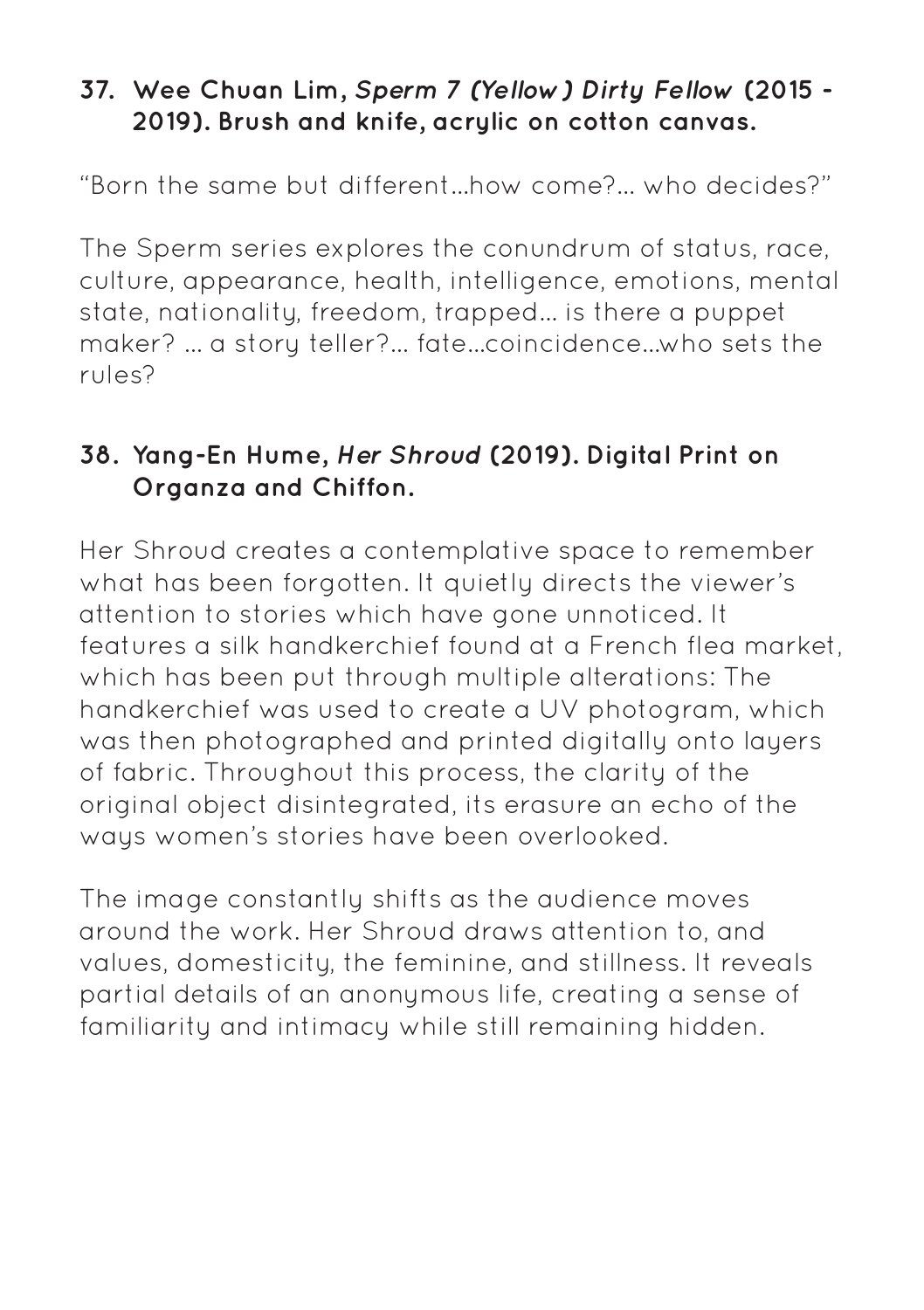# **39. Gail Dickerson, Re. 350 million Years of Southwark (2019).**

The box uses examples from collected samples taken from between 8 metres to 64 metres below Bermondsey and Southwark. An almost complete collection from the layers of strata under Bermondsey are seen in the image below. Collected this year from the Tideway Chambers Wharf super sewer site excavation and placed in order in my studio

## **40. Sophie Horton, Finds. (2019). Concrete and or cement fondu on paper.**

Sophie Horton's new work is inspired by the site specific installation Even Concrete Has Feelings she had in the Gallery in 1994. The relief is an investigation into feelings of for example tenderness and fragility as well as a representation of the organic world. Casts composed of different materials found in Southwark Park e.g. detritus from trees are created also through using cement that has been tinted through the inclusion of different stones, sands and aggregates.

# **41. Sarah Sparkes, Thinking about Tomorrow(2015 - 2019). film/installation**

At the time of joining the Bermondsey Artists Group, Sarah Sparkes was making a film for the MERU ART\*SCIENCE Award. The film explored the potential for consciousness to time-travel within the material limits of the human body. Sparkes has used content and outtakes from this film to create a new work as an introduction to her more recent film 'Inspired Ghist-dance'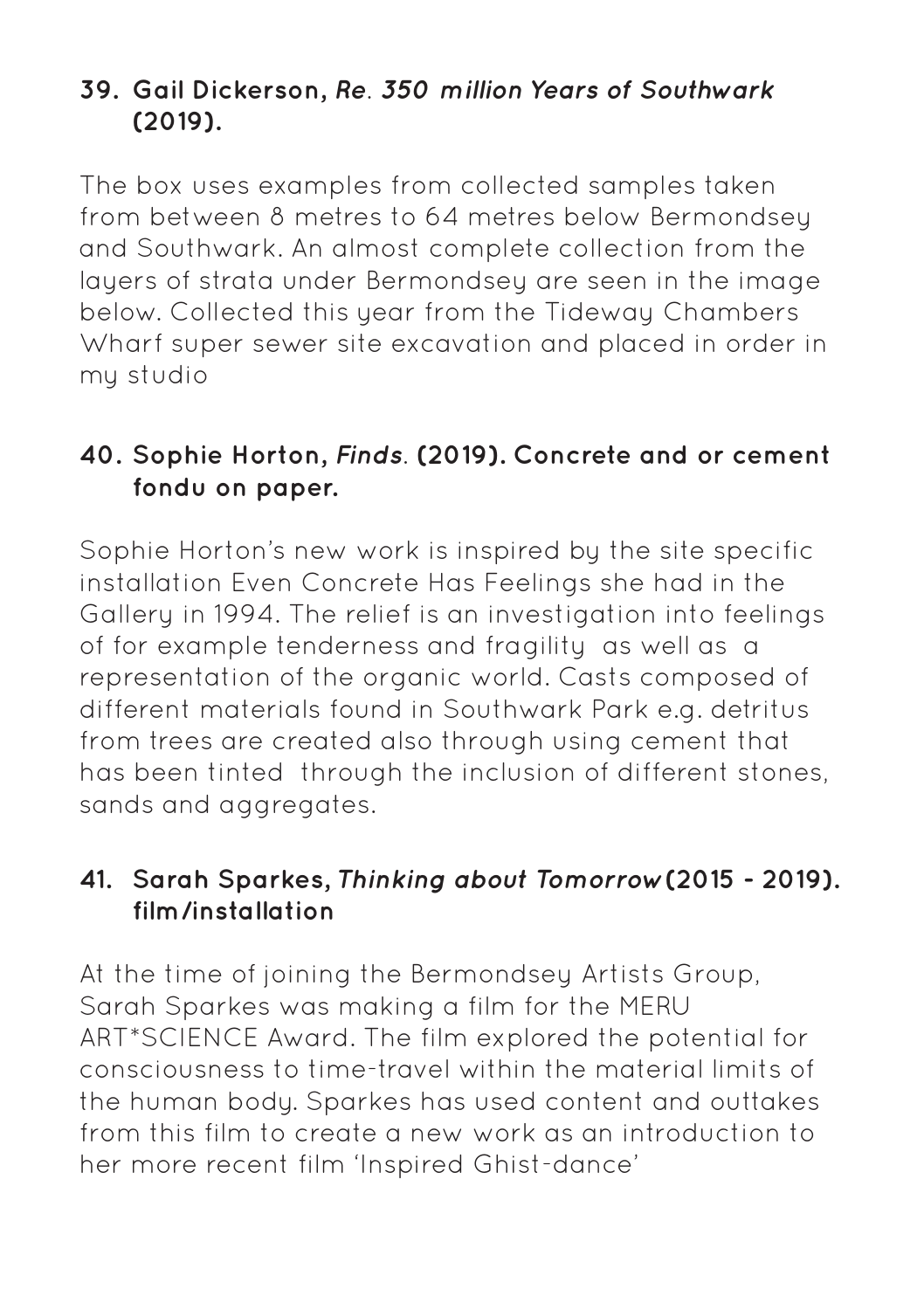# **42. Kathryn Graham, Rewind & Replay (2019).**

Home is a space, a discussion for identity, memory, history, family and placement associating to, or excluding of, time. My work is derived from personal and public space, inspired by my upbringing in post-conflict Northern Ireland. Correlating works manifest through and intimate understanding of my upbringing and surroundings, in affinity to childhood memory and national identity. I am interested in space, public and private, particularly the urban and domestic. Fictions emerge through repressed memories, dreams and encounters of stories as realised images. I ask myself what is real and what is not, while constructing a narrative through 2D and 3D objects, prints and installation. Concepts of austerity, conflict and identity around displacement relate beyond my own experience and to a wider social and cultural context. My work is a response. I use my own experience as a means to retell, to break down barriers and indicate changing attitudes for hope.

Joining Bermondsey Artist Group has enabled me to become a part of a valued support network within an artist community, granting a space to show, exhibit and develop my practise.

# **43. Kate Stephens, Magus. Giclée print on archival acidfree paper.**

Out of the moonlit dusk he came.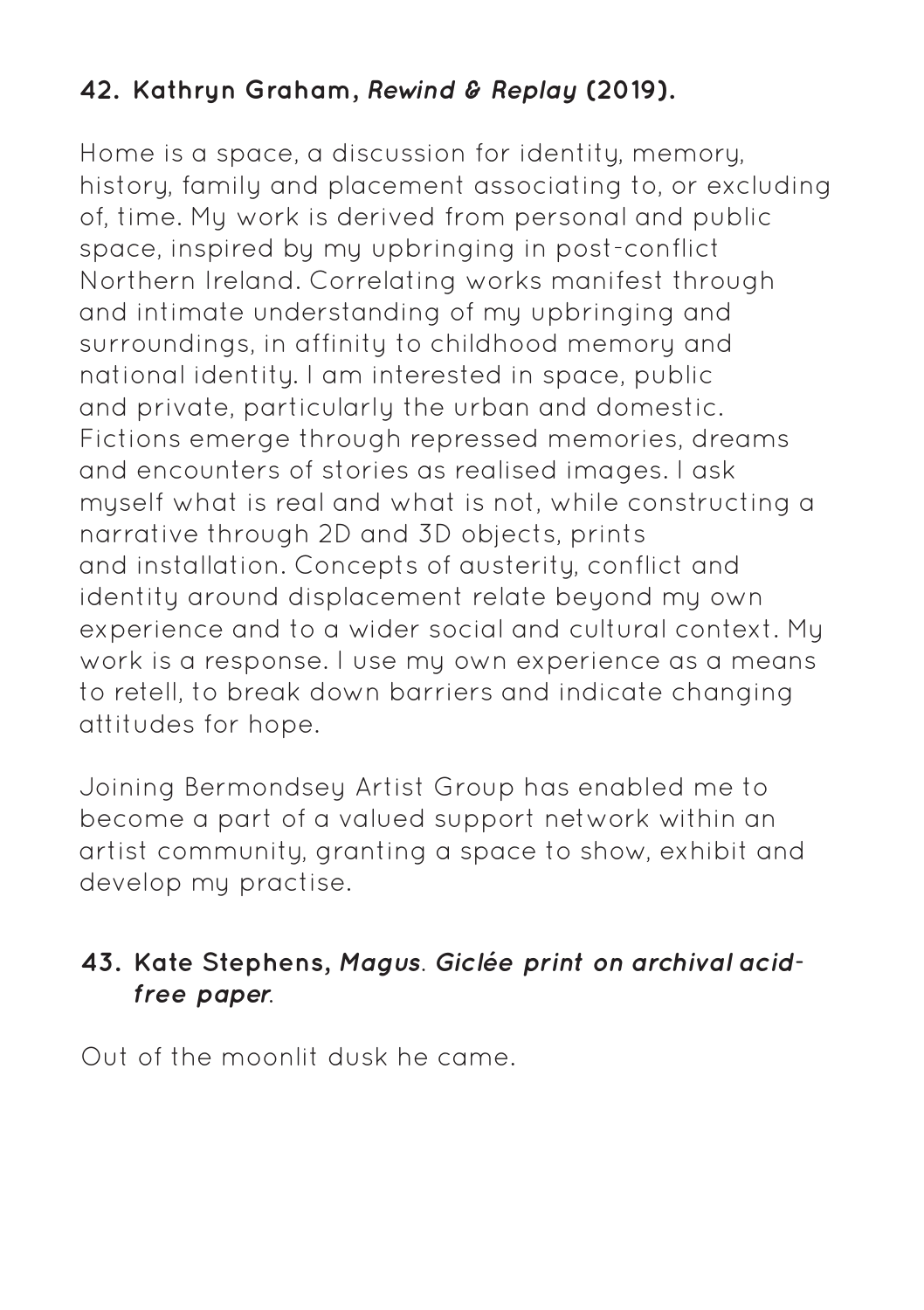# **43. Caroline Isgar, Moonshot (2017). Monotype.**

The piece is taken from a body of work made in response to the poem "Moonshot" by the poet Richard Price, which developed into an artist's book, a collaboration between artist and writer 2017.

## **45. David Micheaud, TEMPERATURE SENSOR (2019). Oil on canvas.**

## **46. Molly Grad, Re-Composition (2017). Watercolour and pencil on paper.**

One image out of a 9 piece artwork, re-composition depicts 9 parts of the human body in what appears to be an advanced process of metamorphosis. It is unclear whether the pieces are joining together to form a shape, or dismantling the body from being human, as all anatomy has been either slightly or drastically altered. Foliage joins the bones into creating a new organic form other than man. The dynamic essence of the image suggests movement or a struggle of some kind, bringing to mind a decomposing corpse coming to life or a live body being stripped of flesh and decomposing.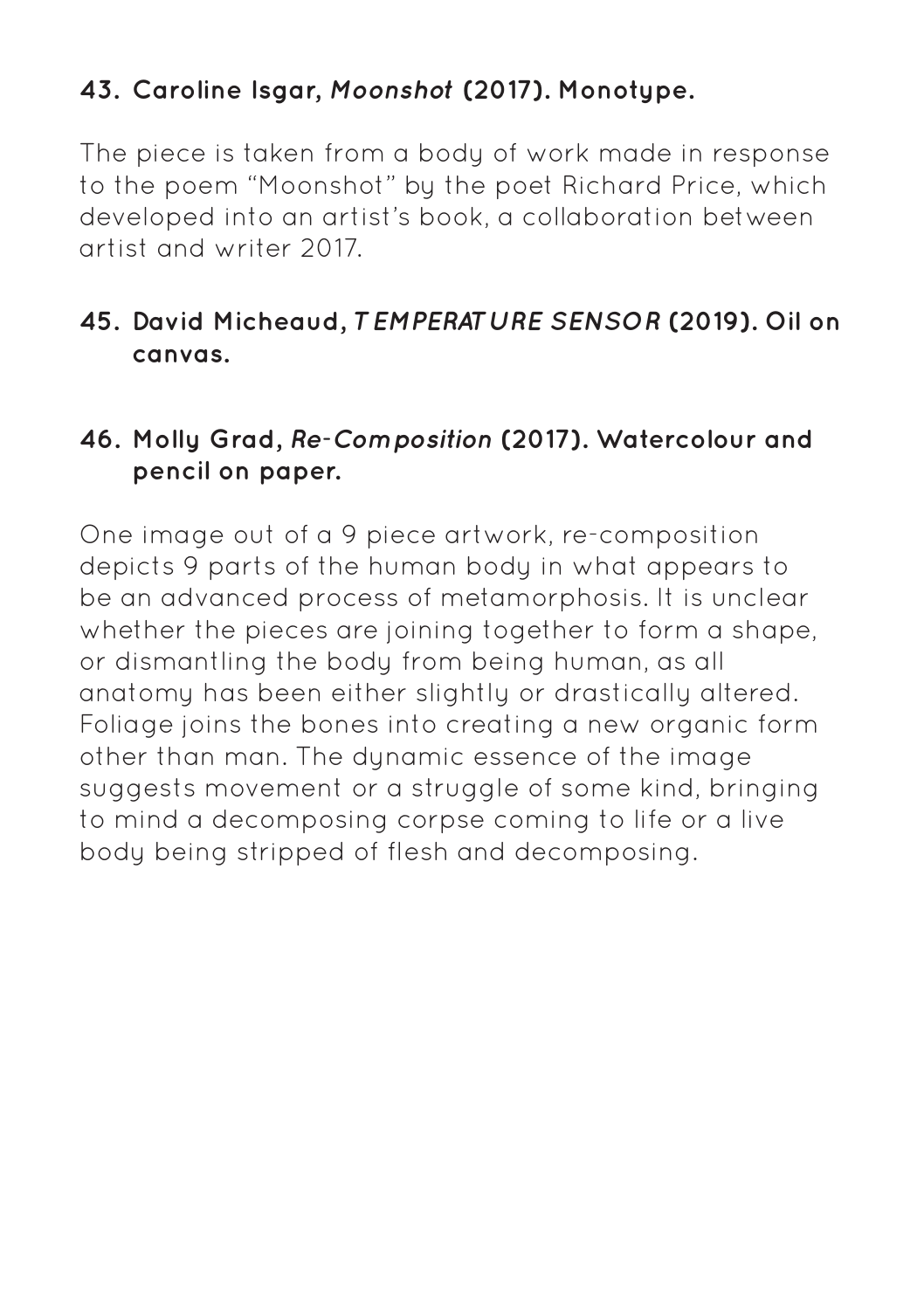# **47. Laura Hudson, The Baby Jesus in a Hazmat Suit (2019). Oil on canvas.**

Laura Hudson uses visual derivé to sift through the mess of our times. Moving between drawing and painting lines are visible and metamemorial iconographies are duplicitous. The paint plays with the resemblance of things leaving an open narrative that is porous and contingent, darkly humorous and scripted with political intent. Contemporary experience is complex and entangled, full of what Hito Steyerl refers to as the 'shrapnel' embedded in us from a continuous diet of images, political trickery and corporate manipulations. The process of painting provides a filter, an analogue strategy to deal with the conflicting and debilitating noise of 21st-century information overload in a post-truth society. It's slow resistance to conditions of technological control and commodified attention is an intervention on the corruption of memories both personal and collective.

Laura Hudson is an artist and writer with a background in film and new media curation. A graduate of Glasgow School of Art's Environmental Art department, Hudson went on to study artist moving image at Central St. Martins and graduated with an MA in fine art from City & Guilds of London Art School in September 2019.

## **48. Colby Benari, Untitled (2019). Oil on canvas board.**

This painting, which is a self portrait painted from life, explores feelings of turmoil and grief.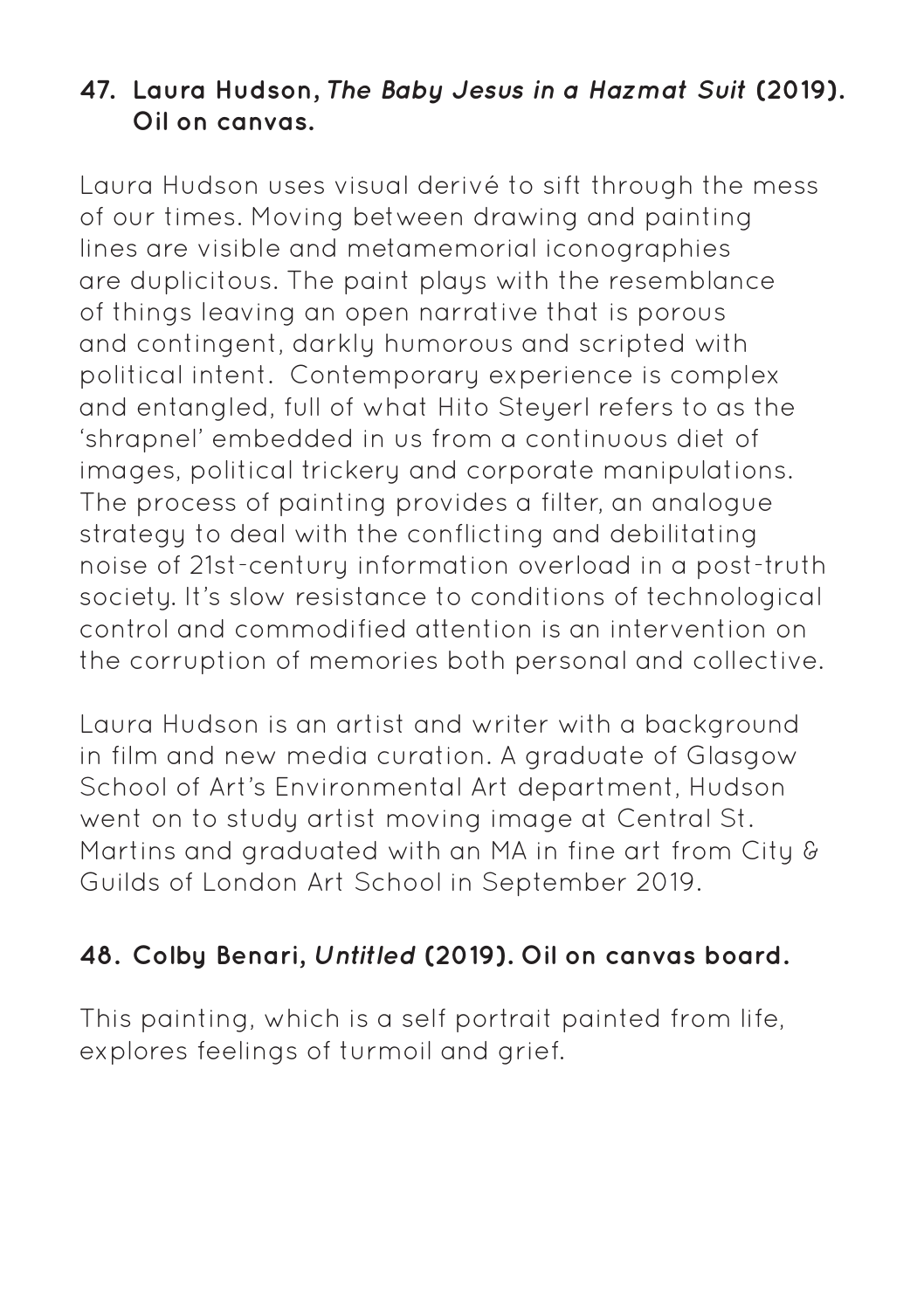## **49. Kenji Lim, Everything They Ever Wanted Was Right There (2019). Acrylic on linen, brass eyelets.**

A recent graduate from MA Sculpture at the Royal College of Art, Kenji Lim here looks back at his practice and modes of representation employed before he moved from Herefordshire to London and started the course. Everything They Ever Wanted Was Right There draws on his earlier illustrative paintings in an evocation of a rural, bucolic lifestyle and a nostalgia for Arcadia. Folktales are an ever present background to his work and the title points to notions of desire, wish fulfilment, and how these can end in tragedy in often dark traditional storytelling.

Kenji graduated from MA Sculpture, RCA in 2019 and has a BFA from the Ruskin School of Art, Oxford.

# **50. Anne Robinson, Alf 1, Alf 10 (2015 - 2014). Oil on canvas.**

My first exhibition with BAG was 'Pool' (2015), showing 'Thrashing in the Static' a short experimental film. These pictures are from a series of 32 paintings: Alf, which was made by painting repeatedly from the same photograph of my brother who was 'lost at sea' in 1942, stranded on a tiny island where he later died from malaria. Through the series, there are multiple repetitions of line and differences in the paint surface creating temporal slippage. Working from this photo eventually resulted in a composite re-imagining of this unknown brother. It also led to the film and since then, to further explorations in temporality, using paint and film to expand historical moments which I have a lived/physical connection with.

Anne Robinson lives and works in east London and teaches at Middlesex University.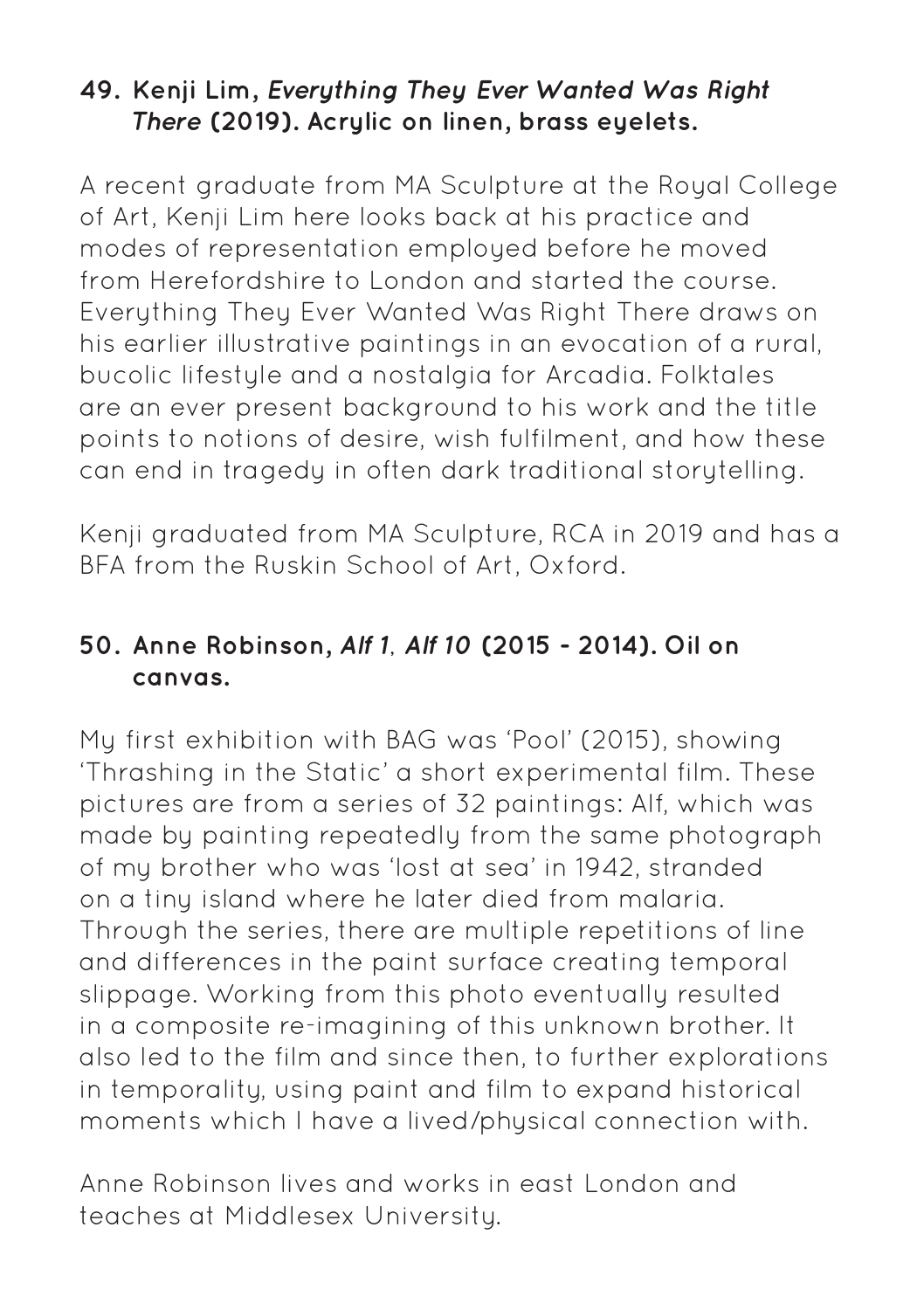## **51. Joanna McCormick, A Break in the Weather. Watercolour.**

I have recently **re**imagined my method of working in oil on canvas. Departing from my usual "funky, figurative", Psychedelic Victoriana style, with its politically expressive open narrative. I am **re** emerging into abstraction – first experienced as a very young child.

**Re**visiting the medium of ink and watercolour, I have been working in complete freedom, without intention, meaning, context or concept.

**Re**velling in **re**vealing the raw power of intuition and imaginiative flow.

This work is a **re**development of my practice and a **re**vellation.

I see it as a temporary departure and exploration, while I grapple with the current constraints put onto my practice of space and time.

Over the next few months I will be reproducing several really rare pieces of this kind. In these new works I am **re** examining my relationship with paint.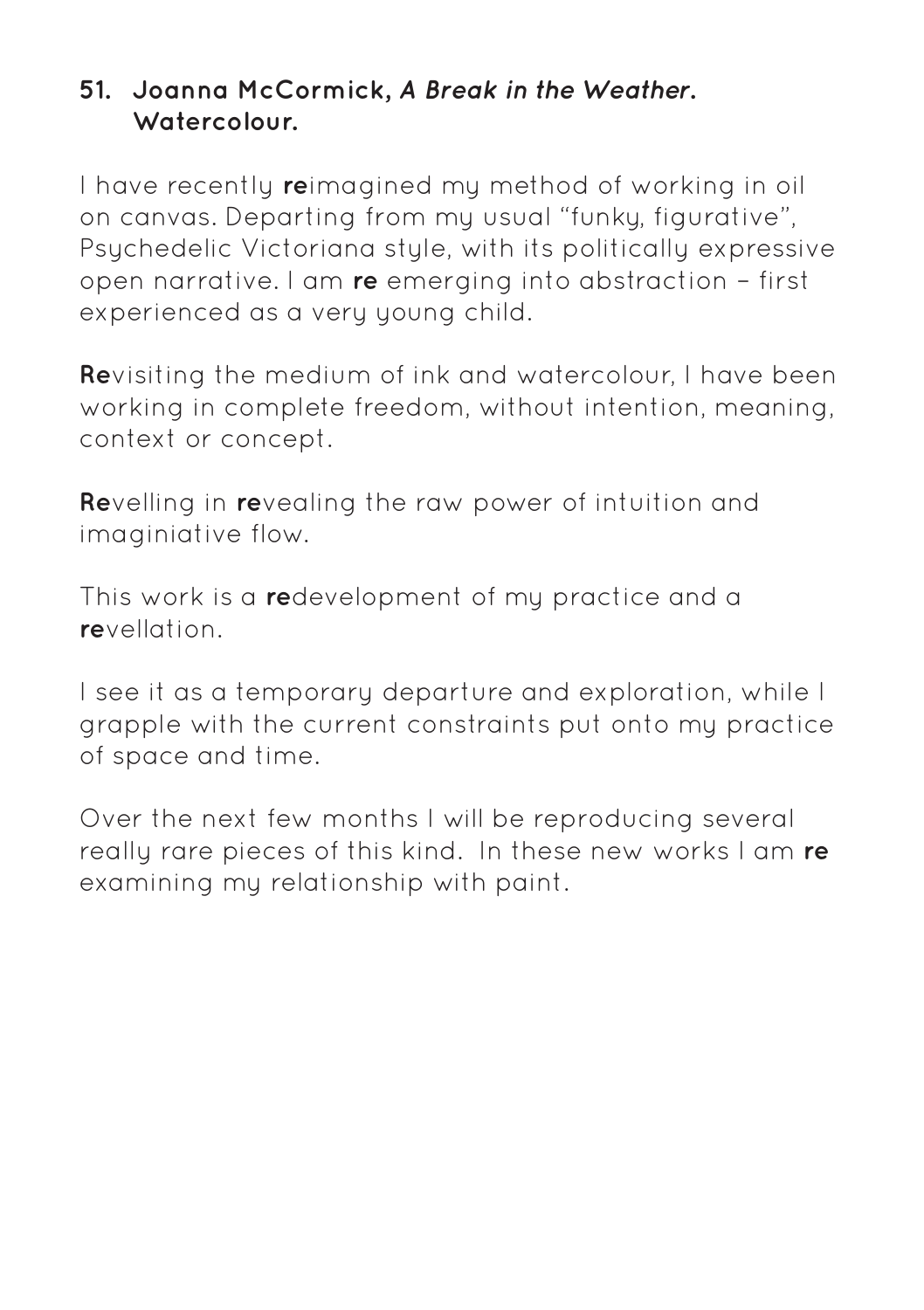## **52. Tom Lomax, From here to there and back (2017). Digital archival print.**

My art practice develops and changes though association and reflection yet continuity remains discernable despite change.

The title defines what I want to express. Through allusion, the dynamic of departing from one state to arrive at an alternative state, then to return to the previous state with a realigned perception of that state, the continuity of the journey is maintained but now the state is different. Continuity in my work is my desire to sense meaning via geometry and colour.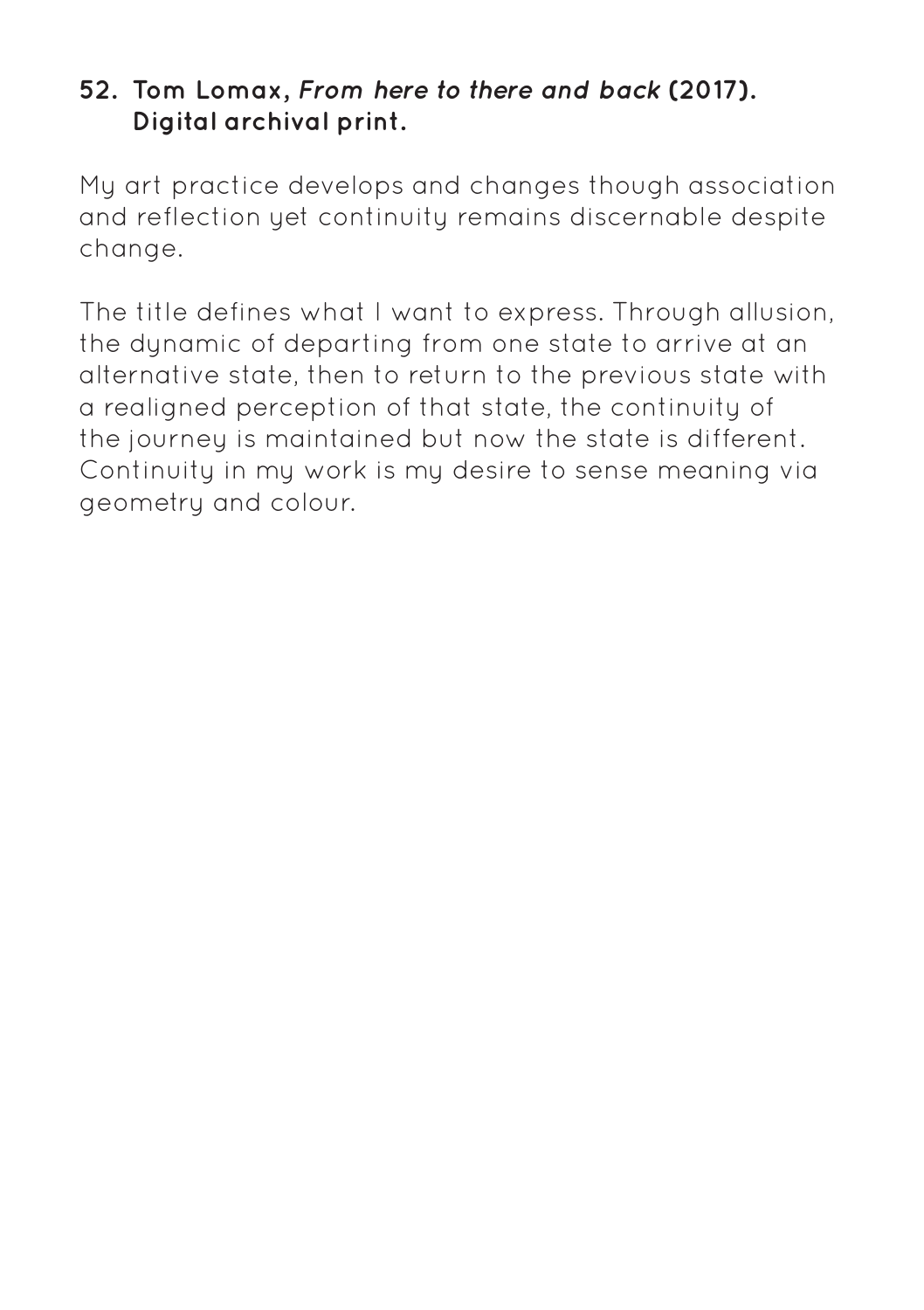# **53. Ann Simberg, Sun and Moon (2019). Oil on canvas.**

Ann Simberg is a painter and printer. She uses symbolism and figuration in her printing. In her paintings she leans towards abstraction. Her process allows colour and form to be the basis of her work. Her process is experimental and full of risk taking, but underlying this is a feeling of fun.

Myths, legends, words and colours inspire her work and are her starting points. She depicts imagined or remembered landscapes which provide a backdrop and context.

Ann Simberg is a colourist and strives to make her colours resonate with each other. Resonance is also created by painting reflections in colours and shapes. She does this by layering colour fields beside and over each other in search for the best connection. The colours echo each other and seem to vibrate next to each other. She uses thick impasto and thin watery paint which are layered in multiple ways.

## **54. Phillip Reeves, Airport Runway (2019). Oil and glass paint on aluminium panel**

Painted on salvaged aluminium from Tasmania flight TA90210 plane wreckage, 1998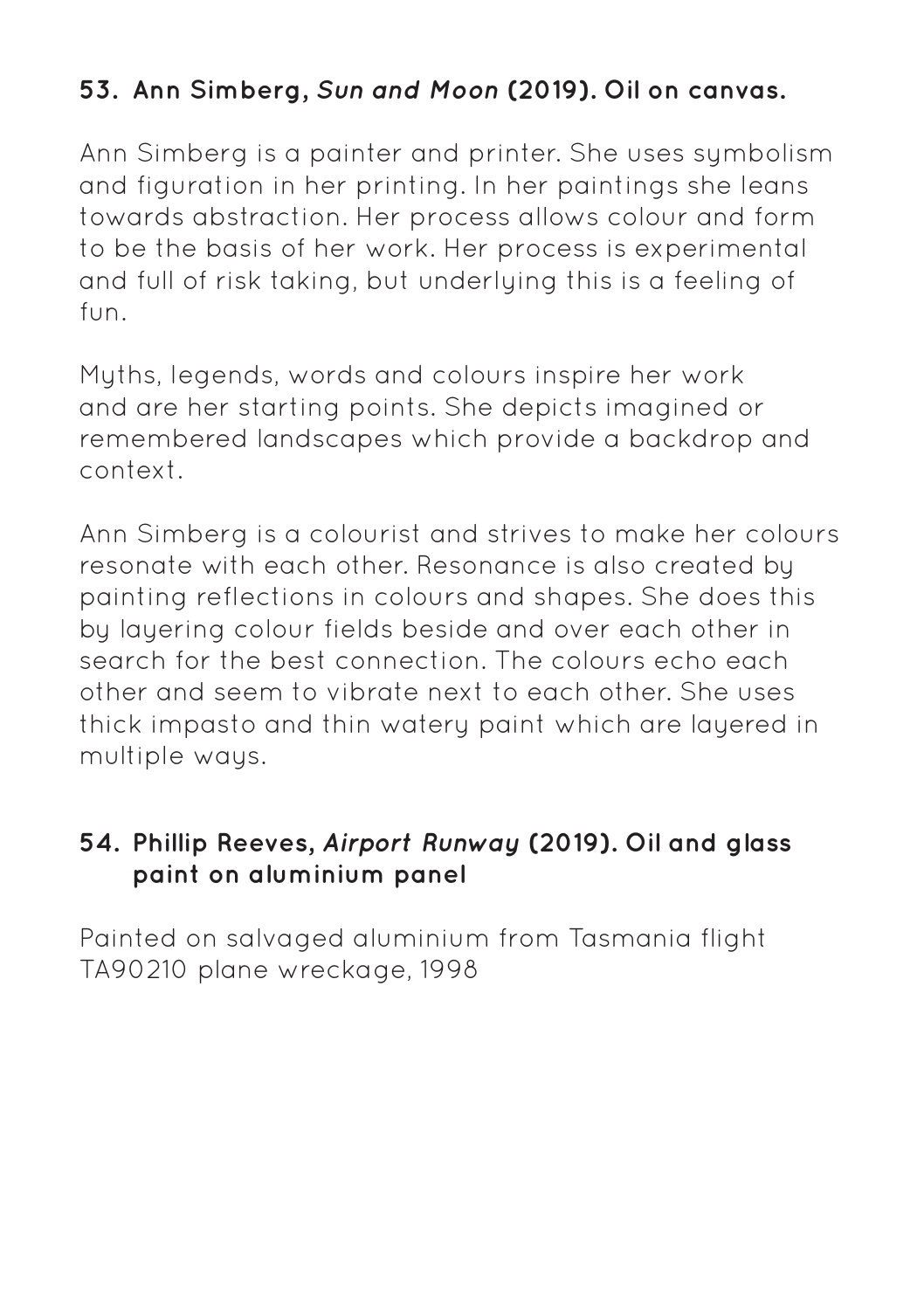# **55. Pam Miller, Oxalis Trianguaris 3 (2019). Oil on canvas.**

When I joined Bermondsey Artists' Group in 2014, I was inspired by the plant Oxalis Trianguralis (also named the butterfly plant) which I painting in watercolours.

I decided to re-visit this theme for 35th anniversary BAG exhibition but have changed the medium to oils.

## **56. Vicky Paul, Pro Creation (2018). Acrylics (including metallics) on canvas.**

Vicky Paul is a London based artist who creates intuitive abstract and floral paintings. Inspired by the beauty and energies that exist in the seen and unseen world around us, Vicky uses pallet knives, spoons, sponges and her fingers to paint, intuitively combining colours and textures. Each mark informs the next, adding and removing layers, blending on the canvas to convey a sense of movement, flow and emotion. Vicky grew up in Scotland where she enjoyed a successful career as an award-winning radio presenter, interviewing celebrities including Madonna, George Michael and Kylie. Following a profound experience in 2005, Vicky rediscovered her ability to sense and work with energy and was guided to paint again as a way of communicating Universal healing energy. Purposeful drips and bold colours elevate Vicky's work adding vibrancy, dimension and energy and her paintings are part of private collections in the Canada, UK and Japan.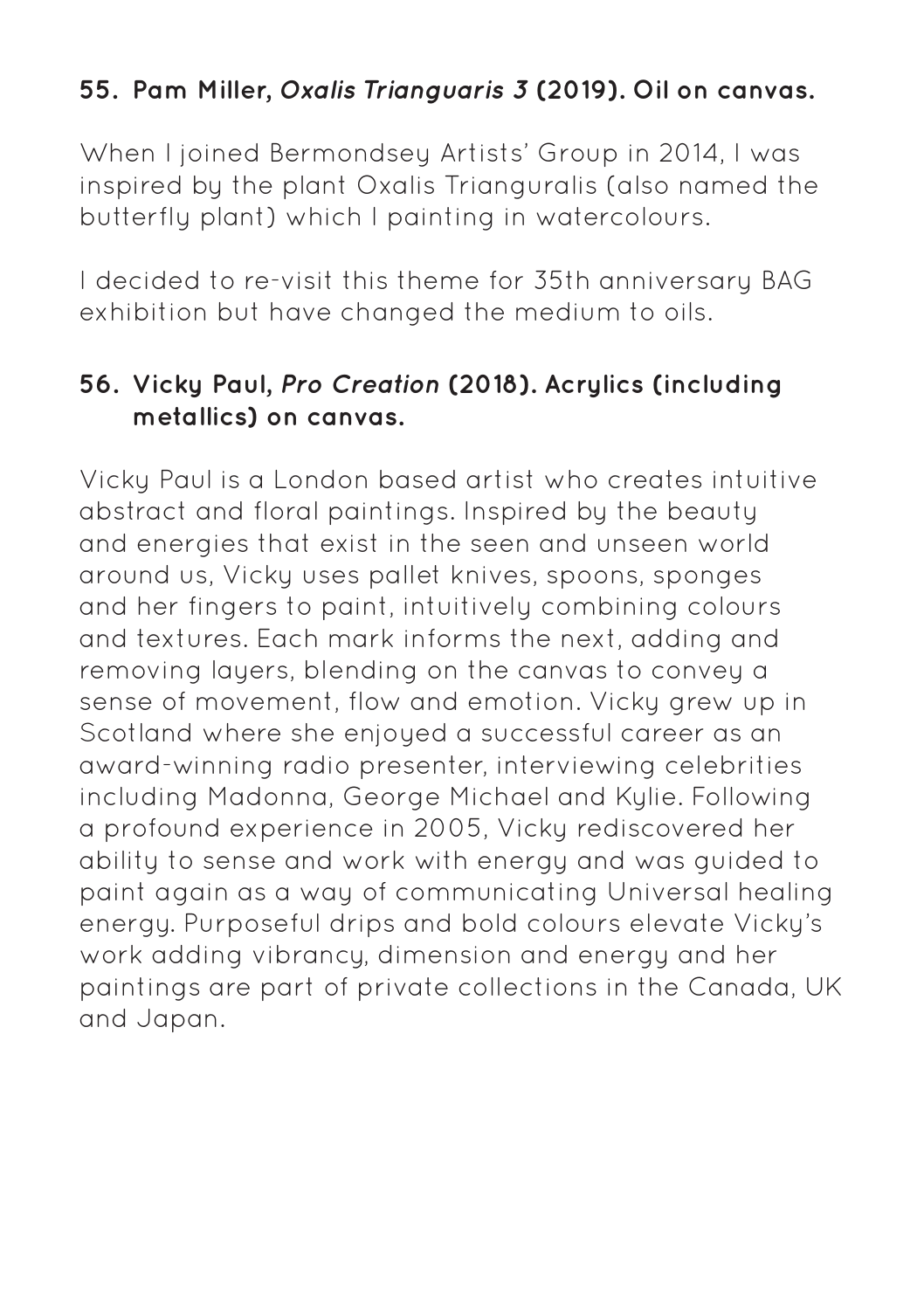## **57. Miyako Narita, How to put a porthole on the kitchen wall (2019). Video.**

'How to put a porthole on the kitchen wall' is a documentation of two men installing a ship's porthole on a foot and 9 inches thick kitchen wall of 155 years old hunting lodge.

There were rhythmic sounds of tapping, blushing, drilling, cement mixing, etc., all way through the job from the beginning to the end. The day's work was edited to a few minutes

# **58. Peter McLean, Used to Go! (1999/2019). Reclaimed Wood.**

Re-worked , Re-completed , Re-vealed , Re-claimed from the woman Re-presented who Re-jected the Re-creationist . Re-produced and re-commended . Re-ally reasonable I Re-ckon . Re-latively Re-alistic and not a Re-plica . Respect from Peter the Re-peater . Fifteen hundred guineas .

# **59. Emily Glass, Drumstick (2018). Fabric, jesmonite, plastic bucket.**

I am interested in the frameworks we create to give our lives a sense of order and meaning and what happens when these slip. Drumstick is one of a series of sculptures I have made that explore our complex and often conflicted relationship with animals: our capacity to relate to them with empathy as 'subjects' but also our ability to distance ourselves from animals by identifying them as 'objects'. This piece invites us to recognise the disturbing connections between the animal and human body.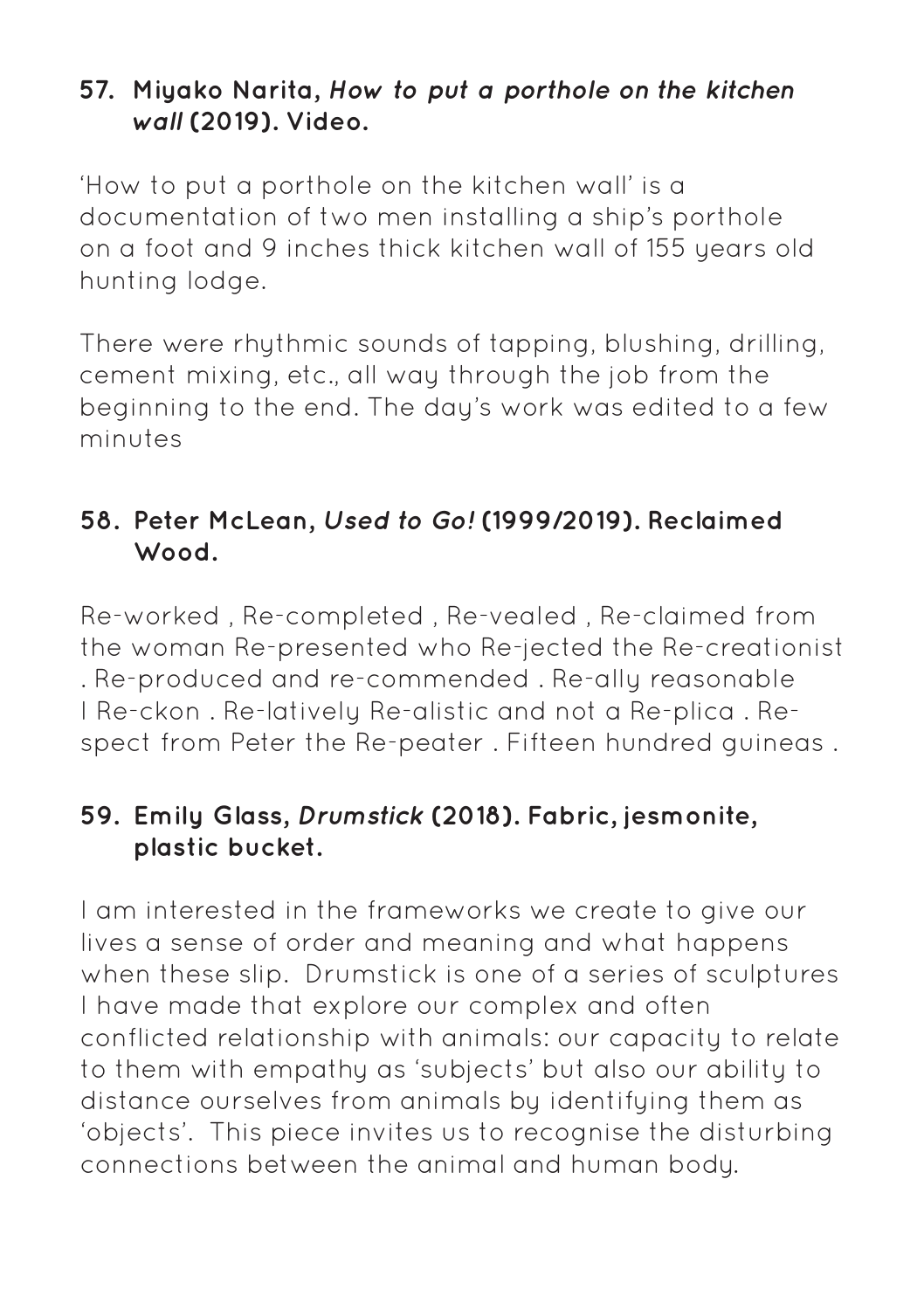## **60. Various archive material and screen printed posters by Jane Colling**

## **Richard Layzel, How to Name a Tree and Experience it as a Political Anima**l **(2019). Performance.**

How to Name a Tree - and see it as a political animal

This performance has come from Richard's two year international research project The Naming. It explores how naming in the natural world can create a psychic distance between us and them. This separation has indirectly contributed to our current ecological crisis. As 'creative ecologist' at the LUX London he has developed strong relationships with local trees, not to mention the pied butcherbird and the brown bear.

Most artworks are for sale, please enquire with the gallery staff for prices.